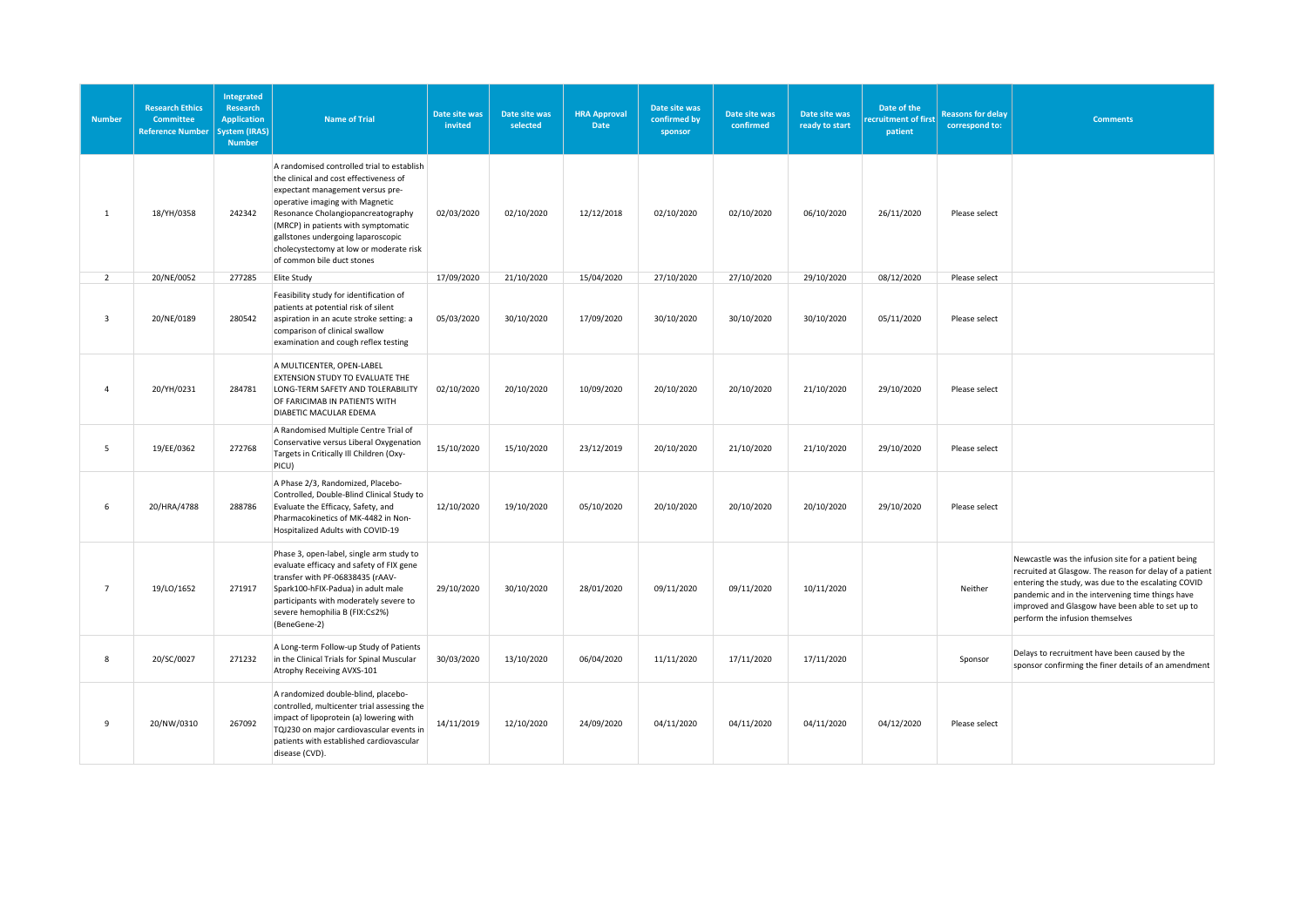| <b>Number</b> | <b>Research Ethics</b><br>Committee<br><b>Reference Number</b> | Integrated<br><b>Research</b><br><b>Application</b><br>ystem (IRAS)<br><b>Number</b> | <b>Name of Trial</b>                                                                                                                                                                                                                                                               | Date site was<br>invited | Date site was<br>selected | <b>HRA Approval</b><br>Date | Date site was<br>confirmed by<br>sponsor | Date site was<br>confirmed | Date site was<br>ready to start | Date of the<br>ecruitment of first<br>patient | <b>Reasons for delay</b><br>correspond to: | <b>Comments</b>                                                                                                                                                                                                                                                                                          |
|---------------|----------------------------------------------------------------|--------------------------------------------------------------------------------------|------------------------------------------------------------------------------------------------------------------------------------------------------------------------------------------------------------------------------------------------------------------------------------|--------------------------|---------------------------|-----------------------------|------------------------------------------|----------------------------|---------------------------------|-----------------------------------------------|--------------------------------------------|----------------------------------------------------------------------------------------------------------------------------------------------------------------------------------------------------------------------------------------------------------------------------------------------------------|
| 10            | 19/LO/0213                                                     | 256261                                                                               | A Phase 1 Trial of the combination of<br>PS101-Mediated Acoustic Cluster<br>Therapy (ACT) with Chemotherapy for<br>the Treatment of Liver Metastasis in<br>Patients with Solid Tumours with an<br><b>Expansion Cohort in Metastatic</b><br><b>Colorectal and Pancreatic Cancer</b> | 16/10/2020               | 20/10/2020                | 07/05/2019                  | 22/10/2020                               | 22/10/2020                 | 03/11/2020                      |                                               | Neither                                    | This study is not formally open at Newcastle, as COVID<br>has delayed the Royal Marsden NHS finishing the first<br>bit of dose ending. We are still waiting for the SIV and<br>delivery of the USS equipment                                                                                             |
| 11            | 20/YH/0317                                                     | 288552                                                                               | A Randomized, Double-blind, Placebo-<br>controlled Phase 3 Study to Assess the<br>Efficacy and Safety of Ad26.COV2.S for<br>the Prevention of SARS-CoV-2-mediated<br>COVID-19 in Adults Aged 18 Years and<br>Older                                                                 | 17/09/2020               | 18/11/2020                | 10/11/2020                  | 19/11/2020                               | 20/11/2020                 | 20/11/2020                      | 01/12/2020                                    | Please select                              |                                                                                                                                                                                                                                                                                                          |
| 12            | 19/NE/0310                                                     | 263546                                                                               | A Phase IIb double-blind, randomised,<br>placebo-controlled, multi-centre,<br>confirmative three-way cross-over study<br>on cognitive function with two doses of<br>KH176 in subjects with a genetically<br>confirmed mitochondrial DNA<br>tRNALeu(UUR) m.3243A>G mutation         | 26/10/2020               | 26/10/2020                | 31/03/2020                  | 18/12/2020                               | 30/12/2020                 | 30/12/2020                      | 17/03/2021                                    | Both                                       | Initial delays were caused by contacting problems<br>within the NHS and Sponsor provider. Considerable<br>delays to recruitment were due to facilitation of tests<br>at site and then prolonged wait times between<br>screening and return of invetigational results to<br>validate proceeding to dosing |
| 13            | 19/LO/1926                                                     | 274398                                                                               | A Phase 1/2 Open Label Study to Assess<br>the Safety and Efficacy of UCB6114<br>Administered Intravenously to<br>Participants with Advanced Solid Tumors                                                                                                                           | 11/02/2020               | 17/11/2020                | 19/02/2020                  | 08/12/2020                               | 09/12/2020                 | 09/12/2020                      | 02/03/2021                                    | Neither                                    | As this study is a phase I dose finding study and first<br>allocated slots on a cohort were not until the site<br>opened. The cohorts were slow for the first 'sentinel'<br>patient and it was not Newcastle's turn to treat first,<br>causing delays to the first recruit at this site                  |
| 14            | 20/LO/0731                                                     | 279972                                                                               | A Randomized, Double-Blind, Placebo-<br>Controlled Study to Assess the Efficacy<br>and Safety of Nemolizumab (CD14152) in<br>Subjects with Prurigo Nodularis                                                                                                                       | 13/05/2020               | 25/11/2020                | 25/06/2020                  | 16/12/2020                               | 16/12/2020                 | 17/12/2020                      | 30/06/2021                                    | <b>NHS Provider</b>                        | Delays to recruitment has been caused by the loss of a<br>research nurse and the study needs two. A nurse has<br>been employed and will start with the study team in<br>the near future                                                                                                                  |
| 15            | 20/SC/0031                                                     | 275229                                                                               | A Randomized, Double-Blind, Placebo-<br>Controlled Study to Assess the Efficacy<br>and Safety of Nemolizumab (CD14152) in<br>Subjects with Moderate-to-Severe Atopic<br>Dermatitis                                                                                                 | 27/11/2020               | 27/11/2020                | 26/06/2020                  | 16/12/2020                               | 17/12/2020                 | 17/12/2020                      |                                               | <b>NHS Provider</b>                        | Staff capacity issues caused delays in receiving the<br>sponsor's green light to commence recruitment.<br>Global rectuitment ended prior to staff capacity issues<br>were resolved at this site                                                                                                          |
| 16            | 20/EE/0118                                                     | 283014                                                                               | COG-UK HOCI study<br>Phase IIb Multi-Center, Randomised,                                                                                                                                                                                                                           | 09/09/2020               | 07/12/2020                | 15/06/2020                  | 07/12/2020                               | 07/12/2020                 | 07/12/2020                      | 15/12/2020                                    | Please select                              |                                                                                                                                                                                                                                                                                                          |
| 17            | 20/EM/0142                                                     | 282923                                                                               | Partial-Blind Parallel Cohort Study to<br>Assess the Efficacy and Safety of<br>Treatment with GSK3228836 in<br>Participants with Chronic Hepatitis B<br>Virus (B-Clear)                                                                                                            | 15/09/2020               | 25/11/2020                | 16/07/2020                  | 10/12/2020                               | 14/12/2020                 | 14/12/2020                      | 21/01/2021                                    | Please select                              |                                                                                                                                                                                                                                                                                                          |
| 18            | 18/WM/0270                                                     | 239150                                                                               | TWIST - Trial of Wound drain In Surgical<br>site infection in kidney Transplant                                                                                                                                                                                                    | 15/10/2020               | 15/10/2020                | 15/11/2018                  | 24/11/2020                               | 01/12/2020                 | 01/12/2020                      | 06/01/2021                                    | Sponsor                                    | Contracting delays within sponsor company                                                                                                                                                                                                                                                                |
| 19            | 20/WM/0054                                                     | 264593                                                                               | CRAFFT - Children's Radius - Acute<br>Fracture Fixation Trial: A multi-centre<br>prospective randomised non-inferiority<br>trial of surgical reduction versus non-<br>surgical casting for displaced distal radius<br>fractures in children.                                       | 16/10/2020               | 16/12/2020                | 16/04/2020                  | 18/12/2020                               | 18/12/2020                 | 18/12/2020                      | 20/03/2021                                    | Neither                                    | Recruitment was delayed due to COVID and fewer<br>than usual children's fractures have been seen this<br>year due to children not playing out due to the<br>pandemic                                                                                                                                     |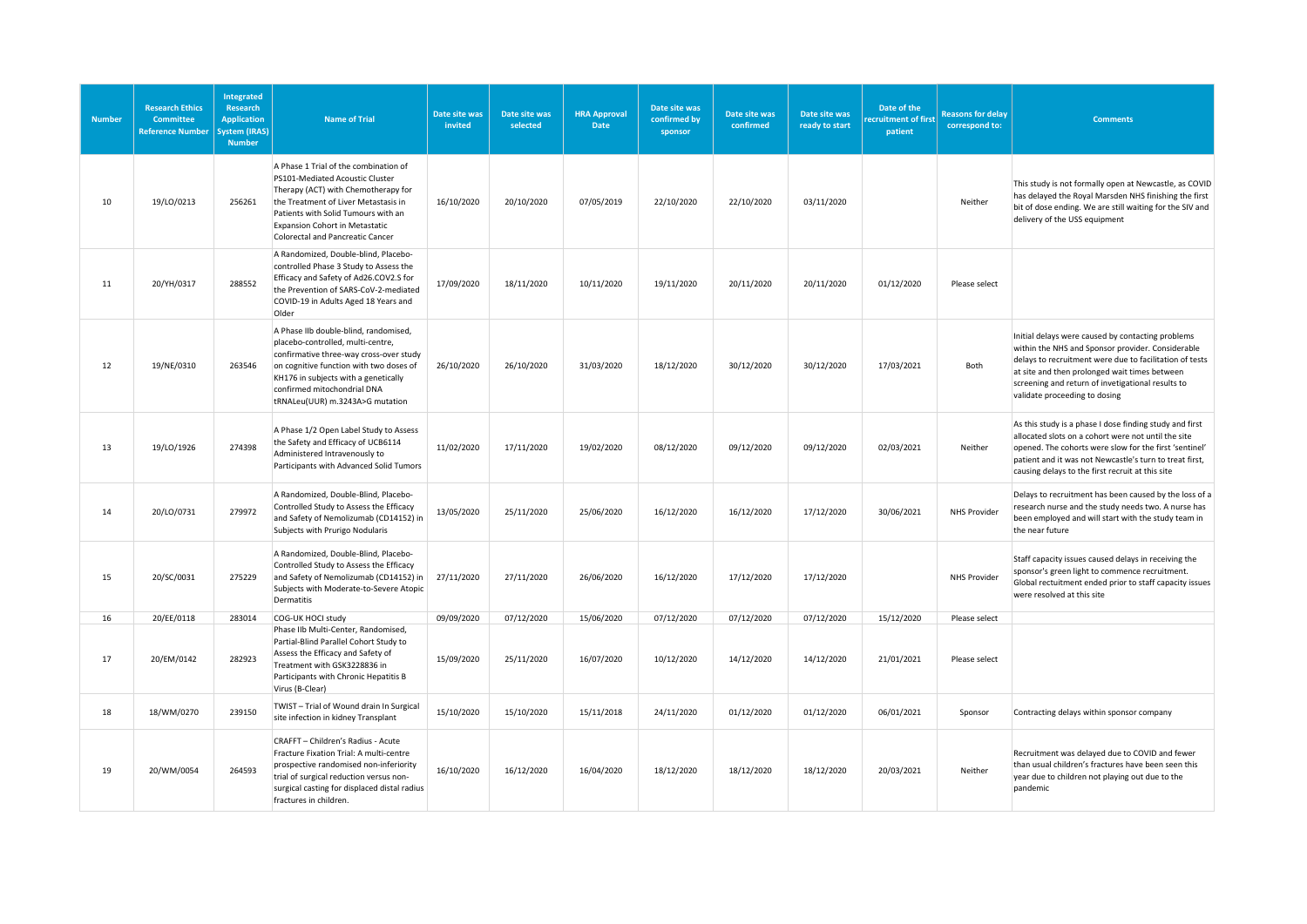| <b>Number</b> | <b>Research Ethics</b><br>Committee<br><b>Reference Number</b> | Integrated<br><b>Research</b><br><b>Application</b><br>System (IRAS)<br><b>Number</b> | <b>Name of Trial</b>                                                                                                                                                                                                                                                                                                                                       | Date site was<br>invited | Date site was<br>selected | <b>HRA Approval</b><br><b>Date</b> | Date site was<br>confirmed by<br>sponsor | Date site was<br>confirmed | Date site was<br>ready to start | Date of the<br>ecruitment of first<br>patient | <b>Reasons for delay</b><br>correspond to: | <b>Comments</b>                                                                                                                                                                                                                                                                                                     |
|---------------|----------------------------------------------------------------|---------------------------------------------------------------------------------------|------------------------------------------------------------------------------------------------------------------------------------------------------------------------------------------------------------------------------------------------------------------------------------------------------------------------------------------------------------|--------------------------|---------------------------|------------------------------------|------------------------------------------|----------------------------|---------------------------------|-----------------------------------------------|--------------------------------------------|---------------------------------------------------------------------------------------------------------------------------------------------------------------------------------------------------------------------------------------------------------------------------------------------------------------------|
| 20            | 20/NE/0032                                                     | 273692                                                                                | A PHASE III, RANDOMIZED, DOUBLE-<br>BLIND, PLACEBO-CONTROLLED STUDY OF<br>ATEZOLIZUMAB PLUS CARBOPLATIN AND<br>ETOPOSIDE WITH OR WITHOUT<br>TIRAGOLUMAB (ANTI-TIGIT ANTIBODY)<br>IN PATIENTS WITH UNTREATED<br>EXTENSIVE-STAGE SMALL CELL LUNG<br>CANCER                                                                                                   | 07/09/2020               | 01/10/2020                | 28/07/2020                         | 09/10/2020                               | 09/10/2020                 | 09/10/2020                      |                                               | Neither                                    | A change in population due to COVID 19 caused delays<br>to recruitment. The site closed to recruitment in<br>March 2021 and failed to recruit any patients. Due to<br>coronavirus the patients were presenting with more<br>advanced disease and poorer performance status than<br>would be eligible for the study. |
| 21            | 18/SW/0130                                                     | 246372                                                                                | Prospective Evaluation of Thin-strut<br>Biodegradable Polymer-coated Supraflex<br>Sirolimus-Eluting Stents in an All-comers<br>Patient Population (S-FLEX UK-II)                                                                                                                                                                                           | 16/05/2018               | 08/12/2020                | 29/06/2018                         | 11/01/2021                               | 12/01/2021                 | 13/01/2021                      | 26/01/2021                                    | Please select                              |                                                                                                                                                                                                                                                                                                                     |
| 22            | 19/NW/0571                                                     | 261307                                                                                | An adaptive, Phase 2 randomised double-<br>blind, placebo-controlled multi-centre<br>study to evaluate the safety and efficacy<br>of multiple LOU064 doses in patients<br>with moderate to severe Sjögrens<br>syndrome (LOUiSSe)                                                                                                                           | 24/09/2019               | 16/12/2020                | 06/01/2020                         | 18/12/2020                               | 18/12/2020                 | 11/01/2021                      |                                               | NHS Provider                               | There was delays with the pharmacy green light and<br>the Part 1 cohort needed to have completed<br>recruitment before Newcastle were able to start with<br>this study cohort.                                                                                                                                      |
| 23            | 19/LO/0712                                                     | 257246                                                                                | IP4- CHRONOS: Comparative Health<br>Research Outcomes of NOvel Surgery in<br>Prostate Cancer                                                                                                                                                                                                                                                               | 08/01/2021               | 08/01/2021                | 07/08/2019                         | 25/01/2021                               | 25/01/2021                 | 25/01/2021                      | 17/05/2021                                    | Neither                                    | This is a difficult study to recruit to as two of the three<br>treatments are available outside the trial and patients<br>have quite often had strong opinions about their<br>treatment                                                                                                                             |
| 24            | 20/SC/0223                                                     | 279425                                                                                | Long-term Safety and Tolerability Study<br>of Linerixibat for the Treatment of<br>Cholestatic Pruritus in Participants with<br><b>Primary Biliary Cholangitis</b>                                                                                                                                                                                          | 14/12/2020               | 14/12/2020                | 08/07/2020                         | 15/01/2021                               | 25/01/2021                 | 25/01/2021                      | 19/03/2021                                    | Neither                                    | Set up was initially delayed due to COVID-19 however,<br>once Newcastle received the green light on<br>25/02/2021 study information was sent out to<br>patients. As soon as consent was received staff<br>booked their screening and Newcastle recruited the<br>first 2 patients in the UK on 19/03/2021            |
| 25            | 20/NW/0312                                                     | 284188                                                                                | A Registry-based, Randomised, Double-<br>blind, Placebo-Controlled Cardiovascular<br>Outcomes Trial to Evaluate the Effect of<br>Dapagliflozin on the Incidence of Heart<br>Failure or Cardiovascular Death in<br>Patients without Diabetes with Acute<br>Myocardial Infarction at Increased Risk<br>for Subsequent Development of Heart<br>Failure        | 07/09/2020               | 08/12/2020                | 23/07/2020                         | 21/01/2021                               | 21/01/2021                 | 25/01/2021                      | 10/06/2021                                    | Sponsor                                    | Initial delays were caused by contracting delays with<br>the sponsor. The research team are also waiting for IP<br>shipment. Once the IP has been acknowledged in<br>IWRS the sponsor will activate Newcastle to begin<br>recruitment                                                                               |
| 26            | 20/NW/0383                                                     | 287807                                                                                | A Phase 3 Randomized, Double-Blind<br>Placebo-Controlled Trial to Evaluate the<br>Efficacy and Safety of Remdesivir (GS-<br>5734™) Treatment of COVID-19 in an<br><b>Outpatient Setting</b>                                                                                                                                                                | 22/12/2020               | 22/12/2020                | 23/10/2020                         | 22/01/2021                               | 22/01/2021                 | 25/01/2021                      |                                               | Sponsor                                    | This COVID-19 Study was discontinued by sponsor in<br>light of recent advances, the primary unmet need for<br>patients outside of the hospital setting is for<br>convenient, effective therapies that can be easily<br>administered at home.                                                                        |
| 27            | 20/SC/0303                                                     | 1003379                                                                               | A Phase II, Randomized, Double-blind,<br>Placebo-controlled Study to Assess the<br>Efficacy and Safety of MEDI3506 in<br>Participants with a diagnosis of Chronic<br>Obstructive Pulmonary Disease and a<br>history of Chronic Bronchitis with a<br>History of Moderate or Severe Acute<br>Exacerbations Receiving Standard of Care<br>Maintenance Therapy | 22/12/2020               | 22/12/2020                | 09/10/2020                         | 21/01/2021                               | 22/01/2021                 | 22/01/2021                      | 21/07/2021                                    | Both                                       | Initial delays were caused by post SIV set up issues<br>with regards to study equipment. Then staff shortages<br>have also impacted on the studies ability to recruit<br>patients during the relevant period                                                                                                        |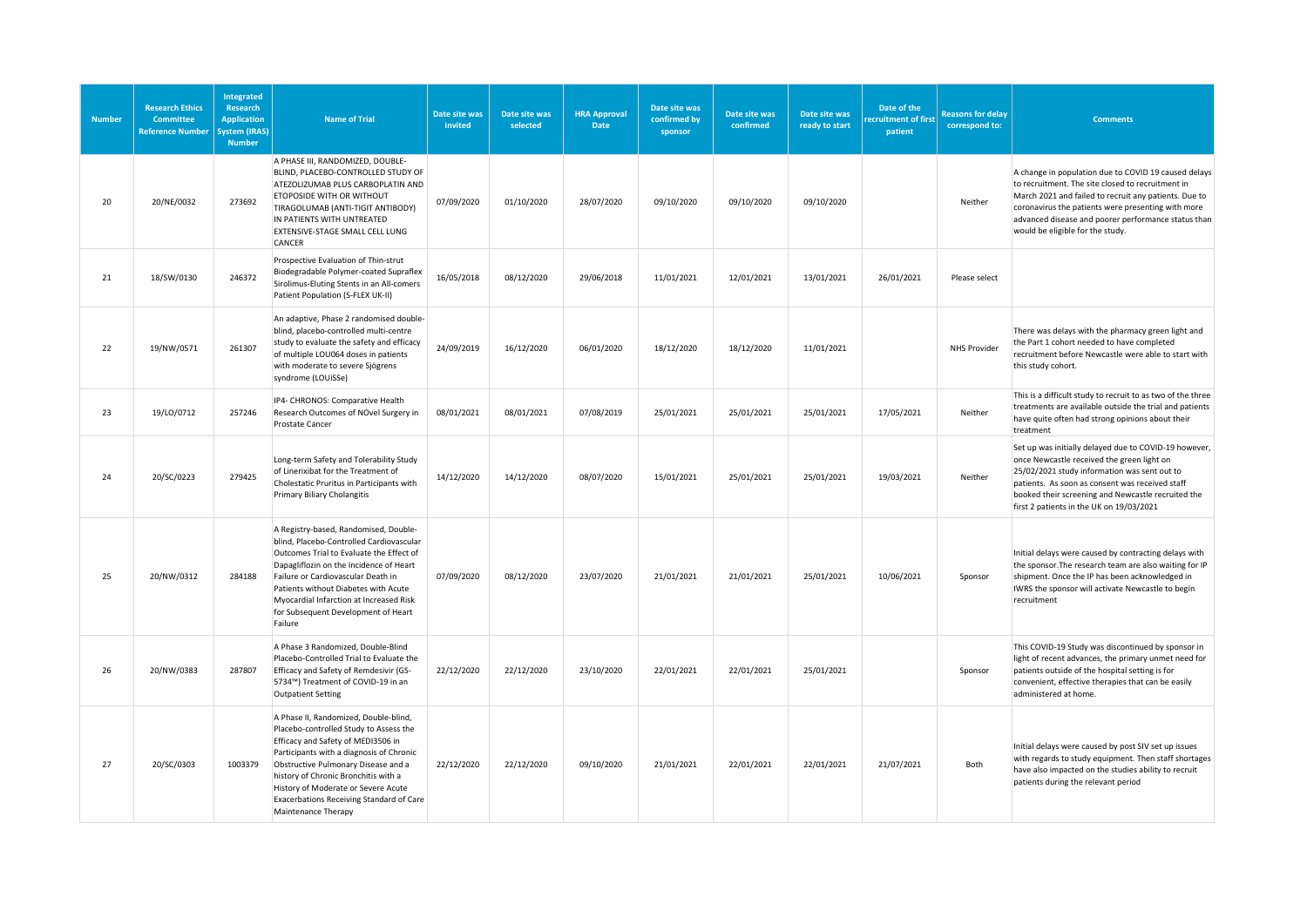| <b>Number</b> | <b>Research Ethics</b><br>Committee<br><b>Reference Number</b> | Integrated<br>Research<br><b>Application</b><br>System (IRAS)<br><b>Number</b> | <b>Name of Trial</b>                                                                                                                                                                                                                                                                                                                              | Date site was<br>invited | Date site was<br>selected | <b>HRA Approval</b><br>Date | Date site was<br>confirmed by<br>sponsor | Date site was<br>confirmed | Date site was<br>ready to start | Date of the<br>ecruitment of first<br>patient | <b>Reasons for delay</b><br>correspond to: | <b>Comments</b>                                                                                                                                                                                                                                                                                                                                                 |
|---------------|----------------------------------------------------------------|--------------------------------------------------------------------------------|---------------------------------------------------------------------------------------------------------------------------------------------------------------------------------------------------------------------------------------------------------------------------------------------------------------------------------------------------|--------------------------|---------------------------|-----------------------------|------------------------------------------|----------------------------|---------------------------------|-----------------------------------------------|--------------------------------------------|-----------------------------------------------------------------------------------------------------------------------------------------------------------------------------------------------------------------------------------------------------------------------------------------------------------------------------------------------------------------|
| 28            | 20/WM/0220                                                     | 285844                                                                         | A Phase Ib/IIa, randomized, double-blind<br>placebo-controlled, multicenter adaptive<br>design clinical trial to evaluate the<br>immune signature of the treatment with<br>the Imotope™ IMCY-0098 and its effect<br>on the preservation of beta-cell function<br>in young adult and adolescent patients<br>with a recent onset Type 1 diabetes    | 30/11/2020               | 30/11/2020                | 11/09/2020                  | 08/01/2021                               | 08/01/2021                 | 25/01/2021                      | 11/03/2021                                    | Neither                                    | This is a trial of a very bespoke immunotherapy for<br>people with newly diagnosed Type 1 diabetes age 18-<br>45. This means finding eligible subjects is a challenge.<br>People are diagnosed with Type 1 diabetes - about 3<br>patients per month. The eligibility then requires them<br>to have a specific antibody profile and the correct<br>genetic type. |
| 29            | 20/NE/0250                                                     | 284888                                                                         | A Randomized, Open-Label, Phase 3<br>Study Evaluating Efficacy and Safety of<br>Navitoclax in Combination with<br>Ruxolitinib Versus Best Available Therapy<br>in Subjects with Relapsed/Refractory<br>Myelofibrosis                                                                                                                              | 30/10/2020               | 09/12/2020                | 27/11/2020                  | 21/12/2020                               | 21/12/2020                 | 07/01/2021                      |                                               | Neither                                    | This study has a strict inclusion criteria as the main<br>requirement is for platelets above 100. No patient<br>have been identified                                                                                                                                                                                                                            |
| 30            | 20/HRA/5205                                                    | 289098                                                                         | A PHASE I/II RANDOMIZED, TWO PARTS,<br>DOSE-FINDING STUDY TO EVALUATE THE<br>SAFETY, TOLERABILITY AND<br>IMMUNOGENICITY OF AN INACTIVATED,<br>ADJUVANTED SARS-COV-2 VIRUS<br>VACCINE CANDIDATE (VLA2001),<br>AGAINST COVID-19 IN HEALTHY<br><b>INDIVIDUALS</b>                                                                                    | 21/12/2020               | 21/12/2020                | 16/12/2020                  | 02/01/2021                               | 04/01/2021                 | 04/01/2021                      | 06/01/2021                                    | Please select                              |                                                                                                                                                                                                                                                                                                                                                                 |
| 31            | 20/NE/0253                                                     | 288479                                                                         | COVID-NURSE: evaluation of the effects<br>of a COVID-specific fundamental nursing<br>care protocol compared to care as usual<br>on experience of care for non-invasively<br>ventilated patients in hospital with the<br>SARS-CoV-2 virus: a randomised<br>controlled trial.                                                                       | 05/01/2021               | 11/01/2021                | 11/11/2020                  | 12/01/2021                               | 12/01/2021                 | 13/01/2021                      | 07/04/2021                                    | Sponsor                                    | The remote SIV did not happen until 3rd March 2021.<br>The study opened to recruitment on 22nd March and<br>the team then actively looked for recruits                                                                                                                                                                                                          |
| 32            | 20/HRA/5234                                                    | 290965                                                                         | A randomised, double-blind, placebo-<br>controlled, Phase III trial to determine<br>the efficacy and safety of inhaled SNG001<br>for the treatment of patients hospitalised<br>due to moderate COVID-19                                                                                                                                           | 14/01/2021               | 25/01/2021                | 09/11/2020                  | 29/01/2021                               | 29/01/2021                 | 29/01/2021                      | 15/02/2021                                    | Please select                              |                                                                                                                                                                                                                                                                                                                                                                 |
| 33            | 19/SC/0094                                                     | 240646                                                                         | Intravenous immunoglobulin and<br>intravenous methylprednisolone as<br>optimal induction treatment in CIDP                                                                                                                                                                                                                                        | 23/11/2020               | 23/11/2020                | 16/05/2019                  | 05/02/2021                               | 08/02/2021                 | 08/02/2021                      |                                               | Sponsor                                    | Intial delays were caused by sponsor query<br>resolutions. This study deals with rare patients and<br>none have been identified that meet the strict<br>eligibility criteria'                                                                                                                                                                                   |
| 34            | 19/LO/1892                                                     | 272434                                                                         | A multicenter, randomized, active-<br>controlled, double-blind, double-dummy,<br>parallel group clinical trial, investigating<br>the efficacy, safety, and tolerability of<br>continuous subcutaneous ND0612<br>infusion in comparison to oral IR-LD/CD<br>in subjects with Parkinson's disease<br>experiencing motor fluctuations<br>(BouNDless) | 13/09/2019               | 21/01/2021                | 21/01/2020                  | 05/02/2021                               | 09/02/2021                 | 09/02/2021                      | 21/06/2021                                    | Sponsor                                    | Delayed by sponsor because of freezer and used IMP<br>vials and their storage. No patient consented until<br>June 2021                                                                                                                                                                                                                                          |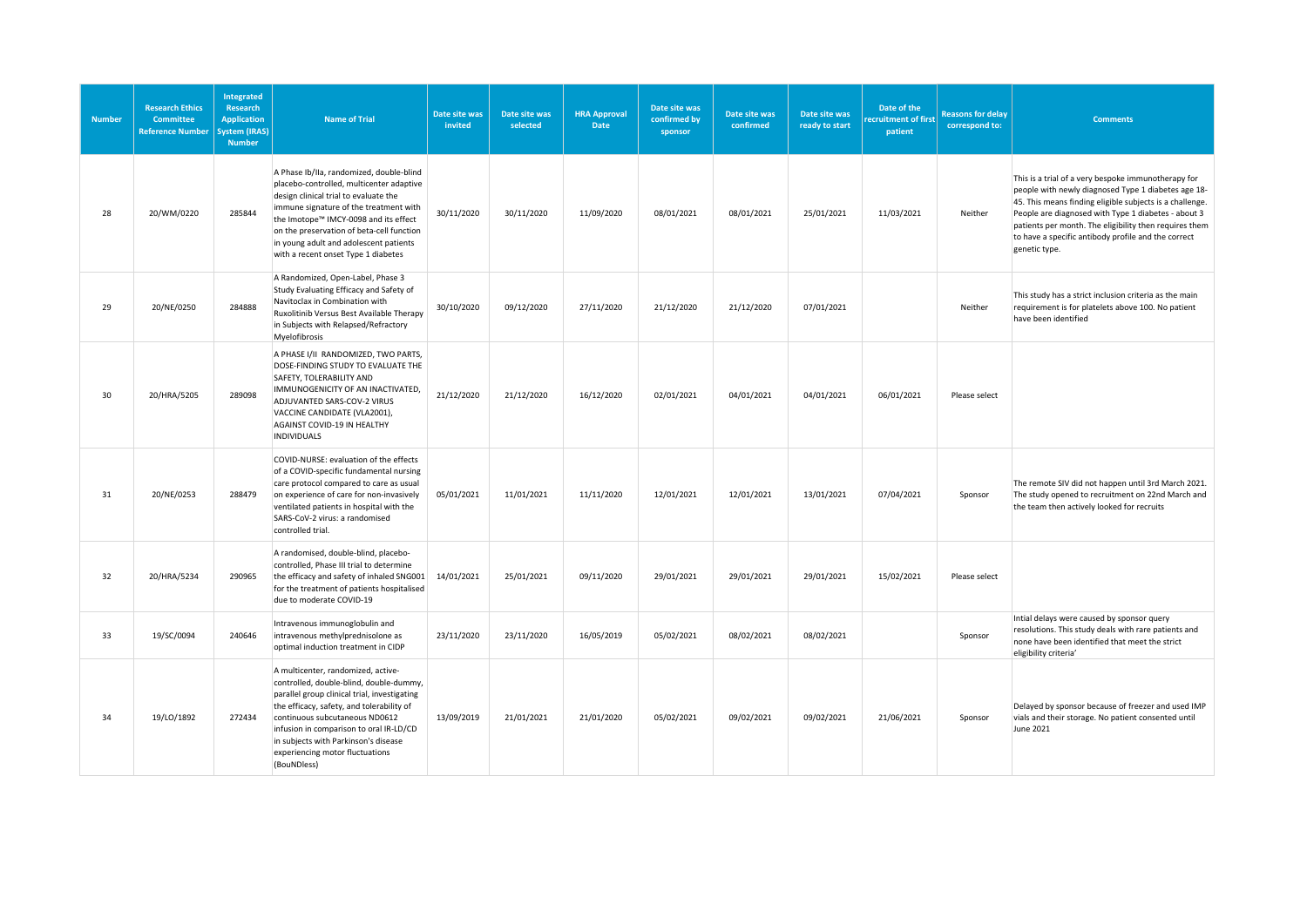| <b>Number</b> | <b>Research Ethics</b><br>Committee<br><b>Reference Number</b> | <b>Integrated</b><br><b>Research</b><br><b>Application</b><br>ystem (IRAS)<br><b>Number</b> | <b>Name of Trial</b>                                                                                                                                                                                                                                                                                                                                                              | Date site was<br>invited | Date site was<br>selected | <b>HRA Approval</b><br>Date | Date site was<br>confirmed by<br>sponsor | Date site was<br>confirmed | Date site was<br>ready to start | Date of the<br>ecruitment of first<br>patient | <b>Reasons for delay</b><br>correspond to: | <b>Comments</b>                                                                                                                                                                                                                                                                                                                                                                                                                                                      |
|---------------|----------------------------------------------------------------|---------------------------------------------------------------------------------------------|-----------------------------------------------------------------------------------------------------------------------------------------------------------------------------------------------------------------------------------------------------------------------------------------------------------------------------------------------------------------------------------|--------------------------|---------------------------|-----------------------------|------------------------------------------|----------------------------|---------------------------------|-----------------------------------------------|--------------------------------------------|----------------------------------------------------------------------------------------------------------------------------------------------------------------------------------------------------------------------------------------------------------------------------------------------------------------------------------------------------------------------------------------------------------------------------------------------------------------------|
| 35            | 19/NW/0135                                                     | 252254                                                                                      | An International Randomised Clinical<br>Trial of Therapeutic Interventions with<br>the Potential to Improve Outcome in<br>Adults with Acute Myeloid Leukaemia<br>and High Risk Myelodysplasia<br>Undergoing Allogeneic Stem Cell<br>Transplantation                                                                                                                               | 23/03/2020               | 14/01/2021                | 17/05/2019                  | 20/01/2021                               | 23/02/2021                 | 24/02/2021                      |                                               | Neither                                    | To be eligible for this trial patients have to have a<br>specific diagnosis and donor combination. The<br>relatively small number of allogeneic transplants<br>Newcastle perform means there will always be peaks<br>and troughs of eligible patients. The first person<br>approached declined the trial.                                                                                                                                                            |
| 36            | 20/NW/0177                                                     | 1003027                                                                                     | Phase 3b Open-Label, Multicenter, Safety<br>Study of BIIB037 (aducanumab) in<br>Subjects with Alzheimer's disease Who<br>Had Previously Participated in the<br>Aducanumab Studies 221AD103,<br>221AD301, 221AD302 and 221AD205.                                                                                                                                                   | 20/04/2020               | 20/01/2021                | 12/06/2020                  | 05/02/2021                               | 05/02/2021                 | 05/02/2021                      | 15/04/2021                                    | Neither                                    | This study was only available to participants who had<br>taken part in a previous study. Delays to recruitment<br>were caused to their availability, medical staff<br>availability and getting all in house<br>documents/approvals in place                                                                                                                                                                                                                          |
| 37            | 20/EM/0089                                                     | 278775                                                                                      | A PHASE IB, OPEN-LABEL, NON-<br>RANDOMIZED, MULTICENTER STUDY<br><b>EVALUATING THE SAFETY,</b><br>PHARMACOKINETICS, AND EFFICACY OF<br>MOSUNETUZUMAB IN COMBINATION<br>WITH LENALIDOMIDE OR RO7082859 IN<br>COMBINATION WITH LENALIDOMIDE OR<br>RO7082859 IN COMBINATION WITH<br>OBINUTUZUMAB PLUS LENALIDOMIDE IN<br>PATIENTS WITH RELAPSED OR<br>REFRACTORY FOLLICULAR LYMPHOMA | 10/08/2020               | 22/01/2021                | 30/07/2020                  | 29/01/2021                               | 29/01/2021                 | 01/02/2021                      |                                               | Sponsor                                    | The trial received green light from pharmacy on the<br>5th Feb and on the 30th March the team were told all<br>screening slots had been filled and the study had<br>moved to waiting list. Since then the team have been<br>waiting on a new protocol amendment which adds 75<br>patient slots                                                                                                                                                                       |
| 38            | 20/NW/0300                                                     | 285728                                                                                      | A Phase 3, randomized, double-blind,<br>efficacy and safety study comparing<br>SAR442168 to placebo in participants<br>with nonrelapsing secondary progressive<br>multiple<br>sclerosis (HERCULES)                                                                                                                                                                                | 18/08/2020               | 16/12/2020                | 15/09/2020                  | 04/02/2021                               | 04/02/2021                 | 05/02/2021                      | 24/09/2021                                    | Neither                                    | Initial set up was delayed due to COVID-19. This study<br>has not yet recruited as it has extensive<br>inclusion/exclusion criteria. Three patients have been<br>identified but two have declined participation after<br>reading PIS as they feel the study is too intensive                                                                                                                                                                                         |
| 39            | 20/LO/0031                                                     | 266400                                                                                      | Perinatal and 2 year neurodevelopmental<br>outcome in late preterm fetal<br>compromise: the TRUFFLE 2 Randomised<br>Trial                                                                                                                                                                                                                                                         | 14/09/2020               | 18/01/2021                | 04/02/2020                  | 08/02/2021                               | 03/02/2021                 | 09/02/2021                      | 25/08/2021                                    | Neither                                    | No eligible participants seen during the reported<br>period because of the strict participant eligibility<br>criteria due to the small patient population                                                                                                                                                                                                                                                                                                            |
| 40            | 20/EM/0173                                                     | 281569                                                                                      | Tapering of Biologics in Inflammatory<br>Arthritis Patients in Remission                                                                                                                                                                                                                                                                                                          | 16/10/2020               | 10/11/2020                | 31/07/2020                  | 19/02/2021                               | 25/02/2021                 | 25/02/2021                      |                                               | Sponsor                                    | Sponsor contracting delays due to financial aspects.<br>This is a pilot study and the recruitment rate is actually<br>one of the outcomes. It has been flagged with<br>consultant colleagues who would need to identify<br>most patients, but we have had no referrals. General<br>business will undoubtedly play a part, but the team<br>are stepping up the recruitment strategy with posters<br>in offices at telephone clinics and pre-screening clinic<br>lists |
| 41            | 20/LO/1128                                                     | 288114                                                                                      | A Phase 3, Multicenter, Randomized,<br>Efficacy Assessor-Blinded Study of<br>Risankizumab Compared to Ustekinumab<br>for the Treatment of Adult Subjects With<br>Moderate to Severe Crohn's Disease<br>Who Have Failed Anti-TNF therapy                                                                                                                                           | 05/02/2021               | 05/02/2021                | 03/12/2020                  | 16/02/2021                               | 17/02/2021                 | 17/02/2021                      | 21/04/2021                                    | Neither                                    | No eligible patients were identified                                                                                                                                                                                                                                                                                                                                                                                                                                 |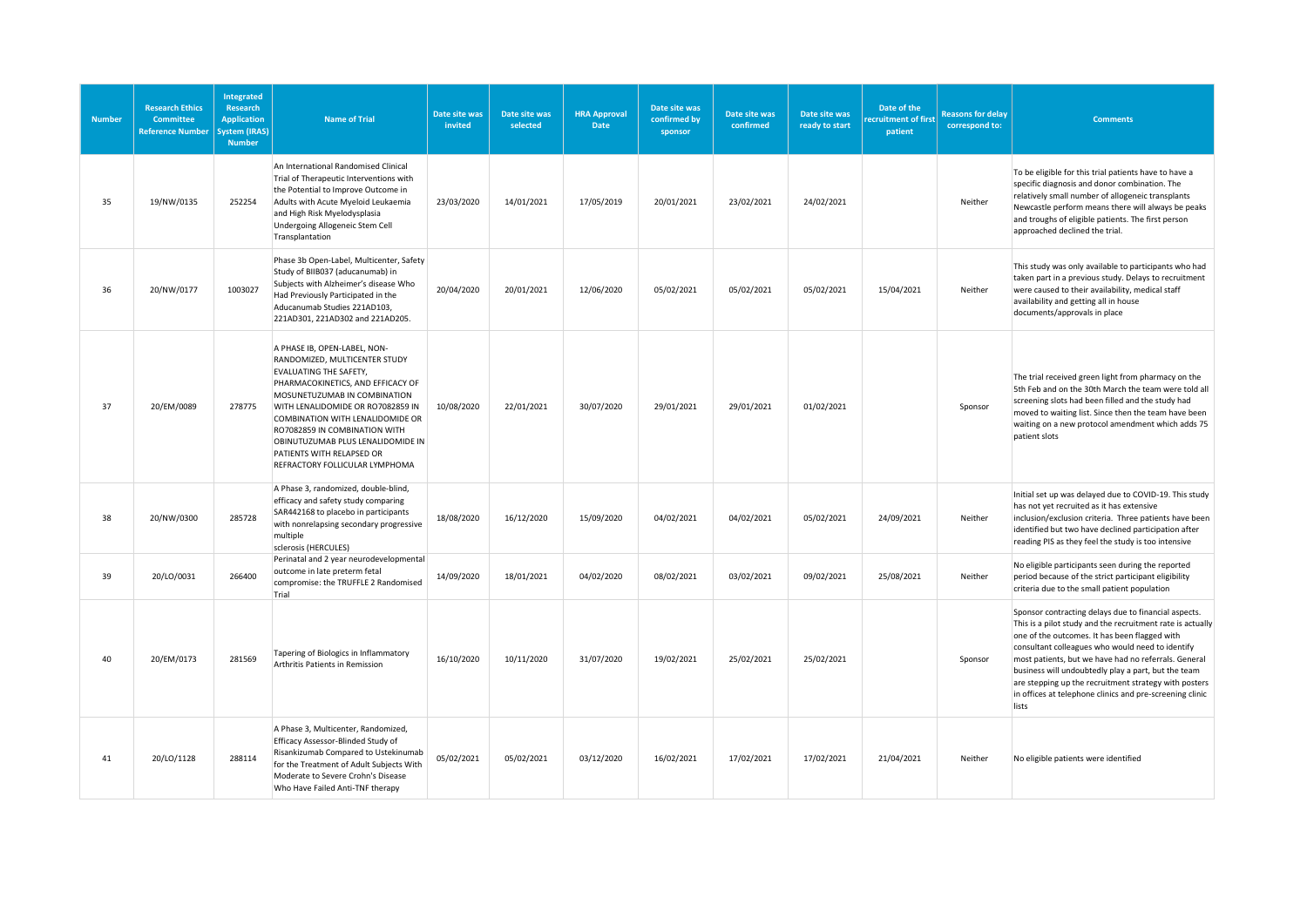| <b>Number</b> | <b>Research Ethics</b><br>Committee<br><b>Reference Number</b> | Integrated<br><b>Research</b><br><b>Application</b><br>System (IRAS)<br><b>Number</b> | <b>Name of Trial</b>                                                                                                                                                                                                                                                                                                                                                    | Date site was<br>invited | Date site was<br>selected | <b>HRA Approval</b><br>Date | Date site was<br>confirmed by<br>sponsor | Date site was<br>confirmed | Date site was<br>ready to start | Date of the<br><b>cruitment of first</b><br>patient | <b>Reasons for delay</b><br>correspond to: | <b>Comments</b>                                                                                                                                                                                                                                                                                                                                                                                                    |
|---------------|----------------------------------------------------------------|---------------------------------------------------------------------------------------|-------------------------------------------------------------------------------------------------------------------------------------------------------------------------------------------------------------------------------------------------------------------------------------------------------------------------------------------------------------------------|--------------------------|---------------------------|-----------------------------|------------------------------------------|----------------------------|---------------------------------|-----------------------------------------------------|--------------------------------------------|--------------------------------------------------------------------------------------------------------------------------------------------------------------------------------------------------------------------------------------------------------------------------------------------------------------------------------------------------------------------------------------------------------------------|
| 42            | 20/NE/0172                                                     | 275551                                                                                | A phase 3, multicenter, randomized,<br>double-blind, placebo-controlled study to<br>evaluate the safety and efficacy of PF-<br>06939926 for the treatment of Duchenne<br>muscular dystrophy                                                                                                                                                                             | 16/11/2020               | 29/01/2021                | 15/10/2020                  | 04/02/2021                               | 04/02/2021                 | 04/02/2021                      | 22/03/2021                                          | Please select                              |                                                                                                                                                                                                                                                                                                                                                                                                                    |
| 43            | 19/LO/0911                                                     | 263607                                                                                | A Phase 1/2 trial on the safety,<br>tolerability, pharmacokinetics,<br>pharmacodynamics and exploratory<br>efficacy of DYN101 in patients ≥ 16 years<br>of age with centronuclear myopathies<br>caused by mutations in DNM2 or MTM1.                                                                                                                                    | 26/02/2021               | 26/02/2021                | 08/08/2019                  | 24/03/2021                               | 25/03/2021                 | 25/03/2021                      |                                                     | NHS Provider                               | Recruitment has been delayed due to pharmacy green<br>light only been given for this study on the 16th July,<br>2021. Participants have been contacted and<br>screenings is being planned                                                                                                                                                                                                                          |
| 44            | 20/SC/0007                                                     | 264068                                                                                | A PHASE I/II, MULTICENTER, OPEN-LABEL,<br>MULTI-ARM STUDY EVALUATING THE<br>SAFETY, TOLERABILITY,<br>PHARMACOKINETICS, AND PRELIMINARY<br>ACTIVITY OF IDASANUTLIN IN<br><b>COMBINATION WITH EITHER</b><br>CHEMOTHERAPY OR VENETOCLAX IN THE<br>TREATMENT OF PEDIATRIC AND YOUNG<br><b>ADULT PATIENTS WITH</b><br>RELAPSED/REFRACTORY ACUTE<br>LEUKEMIAS OR SOLID TUMORS | 11/02/2021               | 11/02/2021                | 21/02/2020                  | 23/03/2021                               | 23/03/2021                 | 23/03/2021                      | 12/07/2021                                          | Sponsor                                    | This study deals with very rare Patients and the<br>treatment cohort is paused pending a decision by the<br>dose review. The team have not been able to screen<br>however, they expect to open for recruitment soon<br>and the team have been waiting to see a patient from<br>Dublin                                                                                                                              |
| 45            | 19/YH/0379                                                     | 251669                                                                                | A multi-stage randomised trial of<br>durvalumab (Medi4736) with<br>chemoradiotherapy with 5-fluorouracil<br>and mitomycin C in patients with muscle-<br>invasive bladder cancer                                                                                                                                                                                         | 11/03/2020               | 28/01/2021                | 07/02/2020                  | 03/03/2021                               | 05/03/2021                 | 11/03/2021                      | 16/07/2021                                          | Neither                                    | One eligible patient was approached who declined<br>trial entry. The team did not find another eligible<br>patient until July 2021                                                                                                                                                                                                                                                                                 |
| 46            | 20/YH/0178                                                     | 283168                                                                                | A Phase III, Multicenter, Randomized,<br>Parallel Group, Double Blind, Double<br>Dummy, Active Controlled Study of<br>Evobrutinib Compared with<br>Teriflunomide, in Participants with<br>Relapsing Multiple Sclerosis to Evaluate<br>Efficacy and Safety.                                                                                                              | 11/06/2020               | 26/02/2021                | 29/07/2020                  | 18/03/2021                               | 19/03/2021                 | 19/03/2021                      |                                                     | Neither                                    | This study is looking for a very niche group of patients<br>which was highlighted to the sponsor throughout set-<br>up. Although, the team were confident they would<br>recruit the study closed nationally before they were<br>able to identify a patient                                                                                                                                                         |
| 47            | 20/SC/0288                                                     | 281708                                                                                | FORTIS: A Phase 1/2, Open-Label,<br>Ascending-Dose Clinical Study to Evaluate<br>the Safety and Preliminary Efficacy of<br>AT845, an AAV8-Delivered Gene Transfer<br>Therapy in Patients with Late Onset<br>Pompe Disease                                                                                                                                               | 04/09/2020               | 05/03/2021                | 15/01/2021                  | 19/03/2021                               | 23/03/2021                 | 23/03/2021                      | 21/07/2021                                          | Sponsor                                    | Following confirmation of C&C the sponsor notified<br>Newcastle of an amendment which had to be locally<br>approved before they would issue green light. The<br>team weren't able to proceed with study activation<br>based on the approved version of the protocol that<br>was in place when C&C was granted. The amendment<br>was approved on 2nd June, and the team received<br>sponsor green light on 8th June |
| 48            | 18/LO/0045                                                     | 233362                                                                                | A PHASE Ib/II, OPEN-LABEL,<br>MULTICENTER, RANDOMIZED UMBRELLA<br>STUDY EVALUATING THE EFFICACY AND<br>SAFETY OF MULTIPLE IMMUNOTHERAPY-<br><b>BASED TREATMENT COMBINATIONS IN</b><br>PATIENTS WITH METASTATIC NON-<br>SMALL CELL LUNG CANCER (MORPHEUS-<br>LUNG)                                                                                                       | 08/09/2020               | 12/02/2021                | 08/02/2018                  | 25/03/2021                               | 30/03/2021                 | 30/03/2021                      | 07/05/2021                                          | Sponsor                                    | Contracting delays with sponsor company caused<br>initial delays and no patient was seen who fitted the<br>eligibility criteria                                                                                                                                                                                                                                                                                    |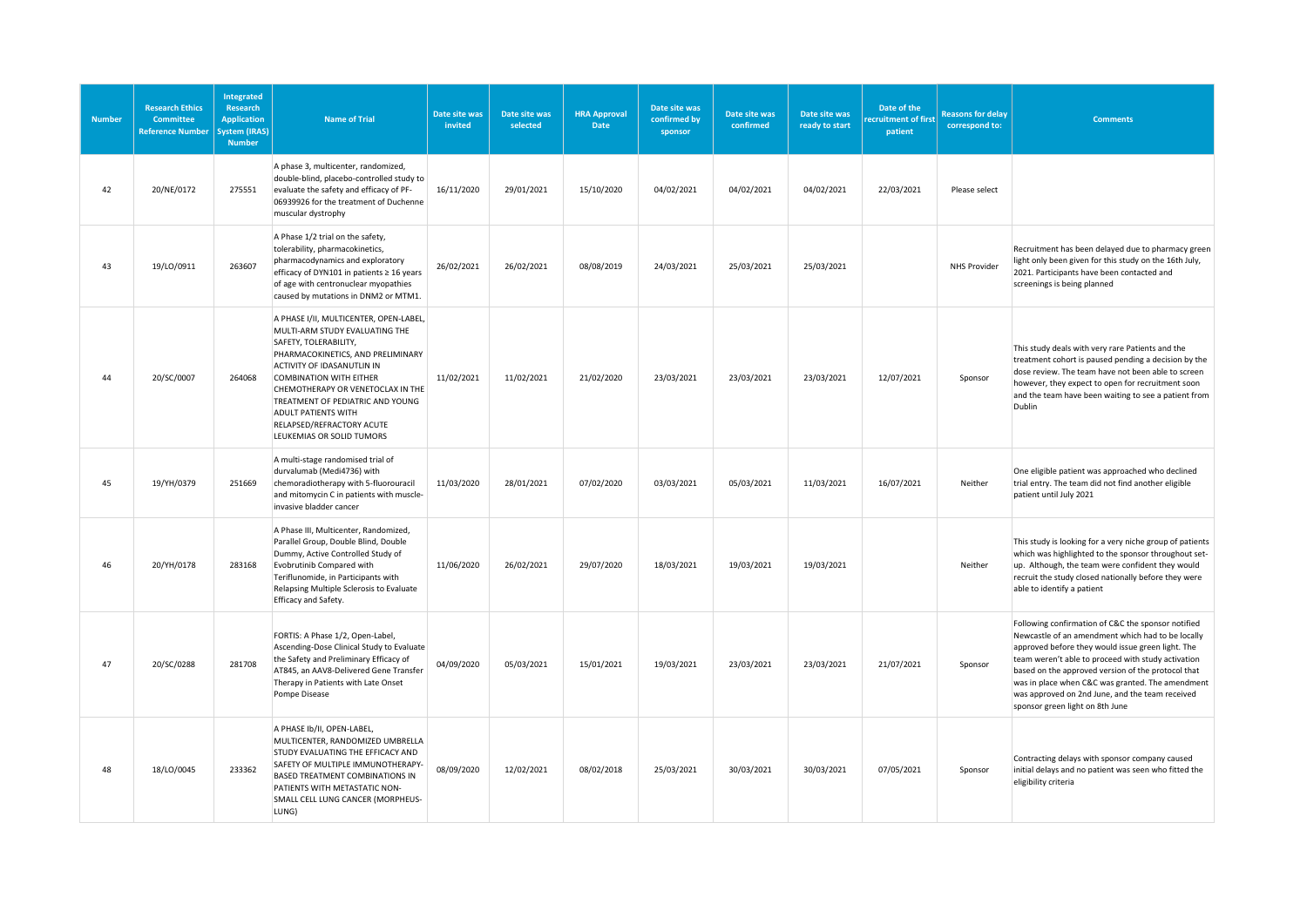| <b>Number</b> | <b>Research Ethics</b><br>Committee<br><b>Reference Number</b> | Integrated<br><b>Research</b><br><b>Application</b><br>vstem (IRAS)<br><b>Number</b> | <b>Name of Trial</b>                                                                                                                                                                                                                                                                                            | Date site was<br>invited | Date site was<br>selected | <b>HRA Approval</b><br>Date | Date site was<br>confirmed by<br>sponsor | Date site was<br>confirmed | Date site was<br>ready to start | Date of the<br>ecruitment of first<br>patient | <b>Reasons for delay</b><br>correspond to: | <b>Comments</b>                                                                                                                                                                                                                                                                                                                                                                                     |
|---------------|----------------------------------------------------------------|--------------------------------------------------------------------------------------|-----------------------------------------------------------------------------------------------------------------------------------------------------------------------------------------------------------------------------------------------------------------------------------------------------------------|--------------------------|---------------------------|-----------------------------|------------------------------------------|----------------------------|---------------------------------|-----------------------------------------------|--------------------------------------------|-----------------------------------------------------------------------------------------------------------------------------------------------------------------------------------------------------------------------------------------------------------------------------------------------------------------------------------------------------------------------------------------------------|
| 49            | 20/YH/0280                                                     | 282001                                                                               | A platform study of DNA damage<br>response inhibitors in combination with<br>conventional radiotherapy in non small<br>cell lung cancer                                                                                                                                                                         | 27/10/2020               | 25/02/2021                | 06/11/2020                  | 12/03/2021                               | 16/03/2021                 | 17/03/2021                      | 15/06/2021                                    | Neither                                    | No suitable patients were identified until June due the<br>strict eligibility criteria                                                                                                                                                                                                                                                                                                              |
| 50            | 20/WA/0121                                                     | 276396                                                                               | <b>British Heart Foundation Randomised</b><br>Clinical Trial of Cerebral Embolic<br>Protection in Transcatheter Aortic Valve<br>Implantation (BHF PROTECT-TAVI)                                                                                                                                                 | 11/11/2020               | 05/02/2021                | 20/05/2020                  | 09/03/2021                               | 09/03/2021                 | 11/03/2021                      |                                               | <b>NHS Provider</b>                        | The study cannot recruit until 10 patients (not<br>participants) have received the device. As they are not<br>part of the study and will be used as practice for the<br>PI/Sub I's we are waiting for the PI to create an<br>information sheet for these people before the team<br>can start the study                                                                                              |
| 51            | 20/LO/1234                                                     | 290834                                                                               | A randomized controlled trial to compare<br>the safety and efficacy of sirolimus-<br>eluting biodegradable polymer ultra-thin<br>stent (SUPRAFLEX™ Cruz) and everolimus-<br>eluting biodegradable polymer stent<br>(SYNERGY™) in treatment for three-<br>vessel coronary artery disease:<br>Multivessel TALENT. | 16/11/2020               | 22/02/2021                | 12/02/2021                  | 25/03/2021                               | 25/03/2021                 | 25/03/2021                      | 11/05/2021                                    | Neither                                    | No eligible patients were identified                                                                                                                                                                                                                                                                                                                                                                |
| 52            | 19/LO/1866                                                     | 270431                                                                               | PlasmaLyte Usage and assessment of<br>kidney Transplant Outcomes in children:<br>the PLUTO trial                                                                                                                                                                                                                | 12/11/2020               | 17/12/2020                | 22/12/2019                  | 19/01/2021                               | 16/03/2021                 | 16/03/2021                      |                                               | Neither                                    | Set up was suspended initially due to COVID-19. The<br>team did approach the first potential recruit some<br>time ago, however the family unfortunately declined.<br>This was reported back to the trial team. The next<br>potential kidney transplant in a paediatric patient<br>happened on 12/8 and the family and the family<br>declined to take part. Potential recruits are being<br>screened |
| 53            | 20/WA/0028                                                     | 272436                                                                               | Post-Market Registry in Europe for the<br>Use of CardioCel®, CardioCel® Neo and<br>CardioCel <sup>®</sup> 3D                                                                                                                                                                                                    | 04/12/2020               | 29/01/2021                | 17/03/2020                  | 12/03/2021                               | 16/03/2021                 | 17/03/2021                      | 12/04/2021                                    | Sponsor                                    | Contracting delays with sponsor company. The study<br>opened on 17th March 2021 and recruited their first<br>patient 26 days later.                                                                                                                                                                                                                                                                 |
| 54            | 20/EM/0284                                                     | 288568                                                                               | A Phase IIb Multi-Center, Randomised,<br>Open Label Study to Assess the Efficacy<br>and Safety of Sequential Treatment with<br>GSK3228836 followed by Pegylated<br>Interferon Alpha 2a in Participants with<br>Chronic Hepatitis B Virus (B-Together)                                                           | 30/12/2020               | 26/02/2021                | 22/12/2020                  | 15/03/2021                               | 17/03/2021                 | 17/03/2021                      | 28/04/2021                                    | Please select                              |                                                                                                                                                                                                                                                                                                                                                                                                     |
| 55            | 18/LO/2033                                                     | 252294                                                                               | When to Induce Labour to Limit risk in<br>pregnancy hypertension - a multicentre,<br>randomised controlled trial                                                                                                                                                                                                | 11/01/2021               | 23/02/2021                | 10/01/2019                  | 08/03/2021                               | 08/03/2021                 | 11/03/2021                      |                                               | Neither                                    | No eligible participants seen during the reported<br>period because of the strict participant eligibility<br>criteria due to the small patient population                                                                                                                                                                                                                                           |
| 56            | 20/EE/0239                                                     | 281697                                                                               | A Prospective, Multicenter, Long-Term<br>Study to Assess the Safety and Efficacy of<br>Nemolizumab (CD14152) in Subjects with<br>Prurigo Nodularis                                                                                                                                                              | 12/01/2021               | 05/03/2021                | 29/01/2021                  | 15/03/2021                               | 16/03/2021                 | 17/03/2021                      | 03/06/2021                                    | Neither                                    | Patients sought but no eligible patients identified                                                                                                                                                                                                                                                                                                                                                 |
| 57            | 20/NS/0128                                                     | 276718                                                                               | Clinical evaluation of an automated<br>language transcription and analysis app<br>to assist speech and language therapists<br>with clinical decision making in the<br>evaluation of developmental language<br>disorders                                                                                         | 12/01/2021               | 22/01/2021                | 08/01/2021                  | 03/03/2021                               | 12/03/2021                 | 12/03/2021                      | 27/04/2021                                    | <b>NHS Provider</b>                        | Local Capacity and Capability review delays. Once this<br>was resolved and the study opened the team sought<br>eligible patients                                                                                                                                                                                                                                                                    |
| 58            | 20/WA/0203                                                     | 281292                                                                               | POLARx Cardiac Cryoablation system Post<br>Market Clinical Follow-up study                                                                                                                                                                                                                                      | 02/02/2021               | 18/03/2021                | 10/08/2020                  | 26/03/2021                               | 29/03/2021                 | 29/03/2021                      | 14/04/2021                                    | Please select                              |                                                                                                                                                                                                                                                                                                                                                                                                     |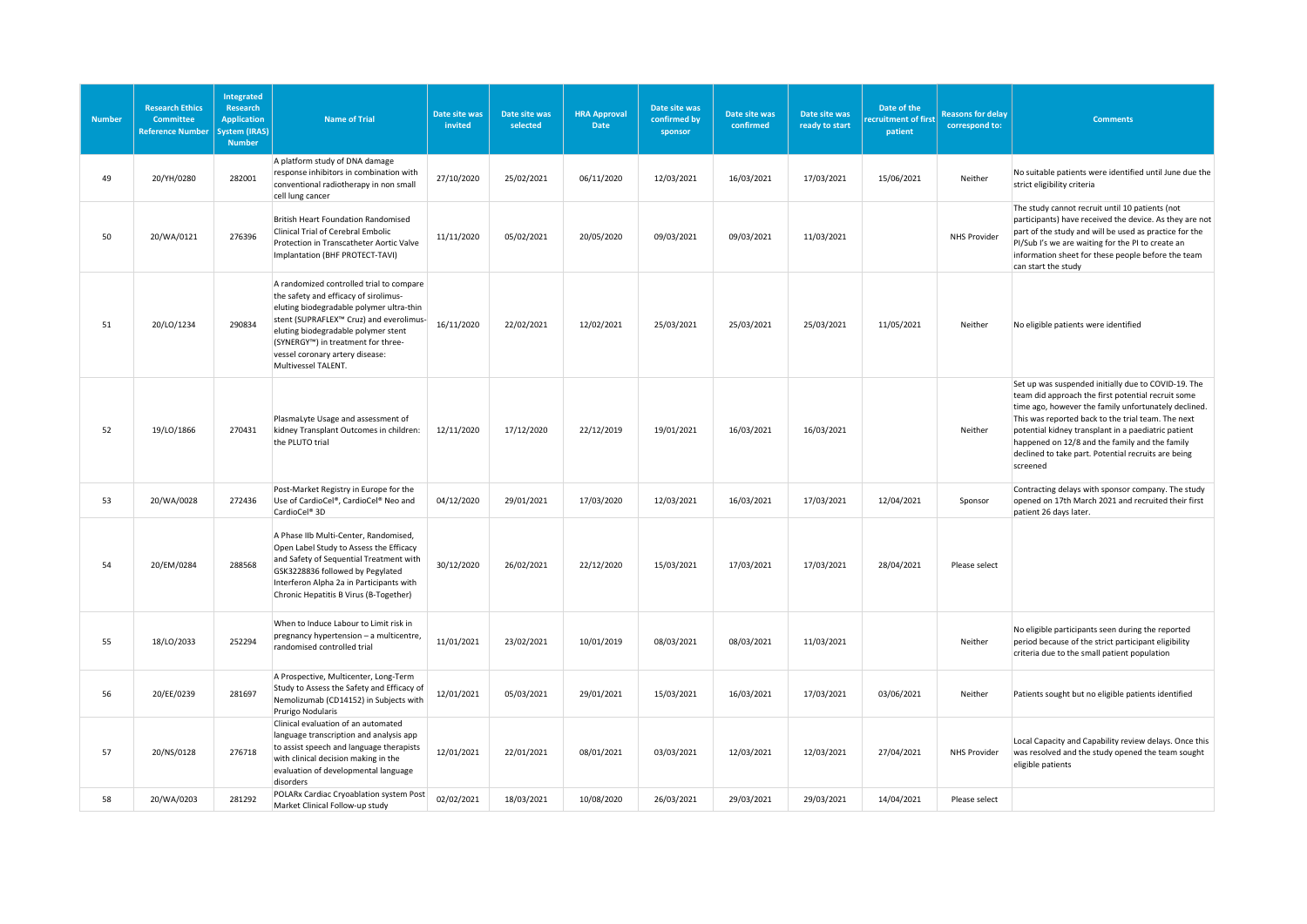| <b>Number</b> | <b>Research Ethics</b><br><b>Committee</b><br><b>Reference Number</b> | <b>Integrated</b><br>Research<br><b>Application</b><br>ystem (IRAS)<br><b>Number</b> | <b>Name of Trial</b>                                                                                                                                                                                                                                                                                                                     | Date site was<br>invited | Date site was<br>selected | <b>HRA Approval</b><br><b>Date</b> | Date site was<br>confirmed by<br>sponsor | Date site was<br>confirmed | Date site was<br>ready to start | Date of the<br>recruitment of first<br>patient | <b>Reasons for delay</b><br>correspond to: | <b>Comments</b>                                                                                                                                                                                                                                                                                                                                                                                                                                       |
|---------------|-----------------------------------------------------------------------|--------------------------------------------------------------------------------------|------------------------------------------------------------------------------------------------------------------------------------------------------------------------------------------------------------------------------------------------------------------------------------------------------------------------------------------|--------------------------|---------------------------|------------------------------------|------------------------------------------|----------------------------|---------------------------------|------------------------------------------------|--------------------------------------------|-------------------------------------------------------------------------------------------------------------------------------------------------------------------------------------------------------------------------------------------------------------------------------------------------------------------------------------------------------------------------------------------------------------------------------------------------------|
| 59            | 20/NE/0178                                                            | 269661                                                                               | EXercise to Prevent frailty and Loss Of<br>independence in insulin treated older<br>people with DiabetEs: The EXPLODE Trial                                                                                                                                                                                                              | 04/06/2018               | 11/11/2020                | 14/08/2020                         | 18/02/2021                               | 25/02/2021                 | 25/02/2021                      |                                                | Neither                                    | This study was delayed due to COVID-19 restrictions<br>impacting on study timelines and staff availability.<br>Recruitment has been difficult due to the COVID<br>impact and running a trial virtually rather than face to<br>face clinics at the Diabetes Centre, making assessment<br>of suitability very slow                                                                                                                                      |
| 60            | 19/LO/0236                                                            | 230338                                                                               | The Effect of Higher Protein Dosing in<br>Critically III Patients: A Multicenter<br>Registry-based Randomized Trial - The<br><b>EFFORT Trial</b>                                                                                                                                                                                         | 19/09/2019               | 02/10/2020                | 05/07/2019                         | 02/02/2021                               | 03/02/2021                 | 03/02/2021                      | 13/04/2021                                     | Both                                       | Initial delays were caused by sponsor and trust over<br>contracting problems. No patients were seen who was<br>suitable for the study until April 2021                                                                                                                                                                                                                                                                                                |
| 61            | 20/LO/0676                                                            | 273137                                                                               | Evaluation of Efficacy, Safety and<br>Tolerability of NGM282 (Aldafermin) in a<br>Phase 2b, Randomized, Double-blind,<br>Placebo-controlled, Multi-center Study in<br>Subjects with Compensated Cirrhosis Due<br>to Nonalcoholic Steatohepatitis (ALPINE<br>4)                                                                           | 07/05/2020               | 10/12/2020                | 13/07/2020                         | 23/02/2021                               | 22/02/2021                 | 25/02/2021                      |                                                | Sponsor                                    | Initial delays were caused by contracting delays with<br>the sponsor. This study deals with a rare disease and<br>has a strict inclusion criteria. The company announced<br>that the drug did not work on less severe disease (F2-<br>3) in a press release. Newcastle have delayed<br>recruiting into this study until we were given sufficient<br>information by the sponsor to determine if we wished<br>to recruit our patients into the F4 study |
| 62            | 20/LO/1107                                                            | 258344                                                                               | A pilot study to compare static night time<br>Ankle Foot Orthosis (AFO) with<br>Contracture Control Device (CCD) in the<br>management of ankle contractures in<br>ambulant boys with Duchenne Muscular<br>Dystrophy (DMD).                                                                                                               | 01/04/2021               | 01/04/2021                | 01/03/2021                         | 20/04/2021                               | 21/04/2021                 | 21/04/2021                      | 06/05/2021                                     | Please select                              |                                                                                                                                                                                                                                                                                                                                                                                                                                                       |
| 63            | 19/WM/0364                                                            | 257918                                                                               | Letrozole or Clomifene, with or without<br>metformin, for ovulation induction in<br>women with polycystic ovary syndrome:<br>a 2x2 factorial design randomised trial<br>(The LOCI trial)                                                                                                                                                 | 23/02/2021               | 23/02/2021                | 09/06/2020                         | 14/04/2021                               | 21/04/2021                 | 21/04/2021                      | 10/06/2021                                     | Both                                       | Delays intially were because of NHS Finance and<br>sponsor answering finance queries. Other delays were<br>caused by confirmation from sponsor for Green Light<br>to recruit patients                                                                                                                                                                                                                                                                 |
| 64            | 20/LO/0181                                                            | 275690                                                                               | A Phase 3 Randomized Study Comparing<br>JNJ-68284528, a Chimeric Antigen<br>Receptor T cell (CAR-T) Therapy Directed<br>Against BCMA, versus Pomalidomide,<br>Bortezomib and Dexamethasone (PVd) or<br>Daratumumab, Pomalidomide and<br>Dexamethasone (DPd) in Subjects with<br>Relapsed and Lenalidomide-Refractory<br>Multiple Myeloma | 26/02/2021               | 22/03/2021                | 02/06/2020                         | 26/04/2021                               | 26/04/2021                 | 26/04/2021                      | 08/06/2021                                     | Neither                                    | No eligible patients were seen initially                                                                                                                                                                                                                                                                                                                                                                                                              |
| 65            | 19/LO/1381                                                            | 257176                                                                               | A Phase 4, Randomized, Double-blind,<br>Placebo-controlled, Parallel-group Study<br>to<br>Evaluate the Efficacy and Safety of<br>Erenumab in Adults With Chronic<br>Migraine and Medication Overuse<br>Headache                                                                                                                          | 05/05/2020               | 14/01/2021                | 29/10/2019                         | 20/04/2021                               | 20/04/2021                 | 21/04/2021                      | 11/06/2021                                     | Sponsor                                    | Initial delays were caused by sponsor protocol<br>amenedments. No eligible patient was seen until June<br>2021                                                                                                                                                                                                                                                                                                                                        |
| 66            | 20/NE/0264                                                            | 286020                                                                               | Post-Stroke rapid assessment of Cardiac<br>arrhythmia evaluation- The Pace Study                                                                                                                                                                                                                                                         | 23/02/2021               | 23/02/2021                | 10/02/2021                         | 08/04/2021                               | 08/04/2021                 | 08/04/2021                      | 21/04/2021                                     | Both                                       | Local capacity and capability reviews were not<br>completed in time                                                                                                                                                                                                                                                                                                                                                                                   |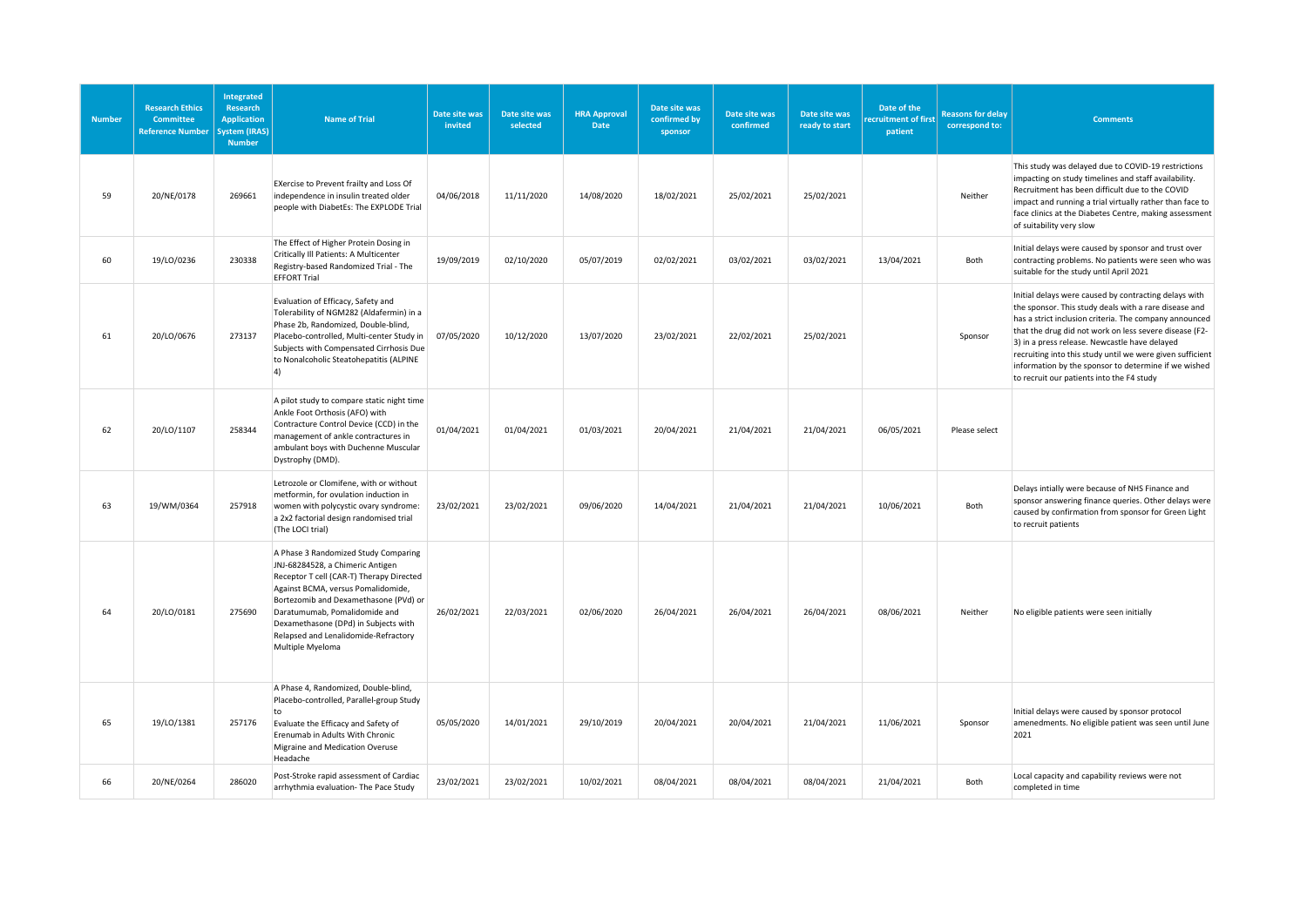| <b>Number</b> | <b>Research Ethics</b><br><b>Committee</b><br><b>Reference Number</b> | Integrated<br>Research<br><b>Application</b><br>System (IRAS)<br><b>Number</b> | <b>Name of Trial</b>                                                                                                                                                                                                                                                                                                                | Date site was<br>invited | Date site was<br>selected | <b>HRA Approval</b><br>Date | Date site was<br>confirmed by<br>sponsor | Date site was<br>confirmed | Date site was<br>ready to start | Date of the<br>ecruitment of first<br>patient | <b>Reasons for delay</b><br>correspond to: | <b>Comments</b>                                                                                                                                                                                                                                                                                                                      |
|---------------|-----------------------------------------------------------------------|--------------------------------------------------------------------------------|-------------------------------------------------------------------------------------------------------------------------------------------------------------------------------------------------------------------------------------------------------------------------------------------------------------------------------------|--------------------------|---------------------------|-----------------------------|------------------------------------------|----------------------------|---------------------------------|-----------------------------------------------|--------------------------------------------|--------------------------------------------------------------------------------------------------------------------------------------------------------------------------------------------------------------------------------------------------------------------------------------------------------------------------------------|
| 67            | 20/LO/1021                                                            | 283786                                                                         | Randomised, double-blind, placebo-<br>controlled, clinical study to evaluate the<br>effect of opicapone 50 mg on Parkinson's<br>disease patients with motor fluctuations<br>and associated pain                                                                                                                                     | 16/11/2020               | 04/03/2021                | 16/10/2020                  | 01/04/2021                               | 08/04/2021                 | 08/04/2021                      |                                               | NHS Provider                               | Due to Urgent public health studies that take priority<br>at Newcastle the pharmacy team were unable to<br>provide their greenlight until 30/06/2021. No patient<br>has been identified who meets the eligibility criteria                                                                                                           |
| 68            | 20/NE/0014                                                            | 272055                                                                         | Multi-centre, randomised, open-label,<br>blinded endpoint assessed, trial of<br>corticosteroids plus intravenous<br>immunoglobulin (IVIG) and aspirin,<br>versus IVIG and aspirin for prevention of<br>coronary artery aneurysms in Kawasaki<br>disease<br>(KD-CAAP: Kawasaki Disease Coronary<br>Artery Aneurysm Prevention trial) | 16/11/2020               | 26/02/2021                | 18/02/2020                  | 30/04/2021                               | 30/04/2021                 | 30/04/2021                      |                                               | Both                                       | Contracting delays between both parties meant the<br>study was not granted approval in time. The KD-CAAP<br>study has not yet been given the Green Light by<br>sponsor. This study is researching a rare condition in<br>the paediatric population.                                                                                  |
| 69            | 20/SC/0433                                                            | 282917                                                                         | Wrist Injury Strengthening Exercise: a<br>randomised multicentre feasibility study<br>of resistance exercise versus usual care<br>for optimising function after distal radius<br>fracture in adults aged 50 years or over                                                                                                           | 24/02/2021               | 24/02/2021                | 05/01/2021                  | 26/04/2021                               | 26/04/2021                 | 26/04/2021                      | 12/08/2021                                    | Sponsor                                    | Initial delays were caused by sponsor querying the<br>protocol amendments. The reason this study was late<br>to recruit is due to mainly logistical issues. There have<br>been changes to clinic times due to COVID-19 and we<br>have not always had available staff to cover. There<br>was initially no eligible patients presented |
| 70            | 20/WA/0266                                                            | 285192                                                                         | Prospective observational cohort study:<br>To assess the utility of bio-degradable<br>bile duct stent in the drainage of bile<br>duct.                                                                                                                                                                                              | 01/03/2021               | 01/03/2021                | 26/10/2020                  | 20/04/2021                               | 22/04/2021                 | 22/04/2021                      | 03/08/2021                                    | Sponsor                                    | Initial delays were caused by sponsor querying the<br>protocol amendments. Delays have also been caused<br>because the indications for the use of the stents used<br>in this study is limited. Identifying patients has been<br>slow especially with COVID screening criteria for<br>patients                                        |
| 71            | 20/SC/0334                                                            | 287932                                                                         | A Multicentre, Adaptive, Randomised,<br>Blinded Controlled Trial of the Safety and<br><b>Efficacy of Investigational Therapeutics</b><br>for Hospitalised Patients with COVID-19<br>Short Title: Therapeutics for Inpatients<br>with COVID-19 (TICO)<br>INSIGHT Protocol Number: 014 / ACTIV-3                                      | 12/03/2021               | 12/03/2021                | 30/09/2020                  | 07/04/2021                               | 13/04/2021                 | 13/04/2021                      | 06/05/2021                                    | Please select                              |                                                                                                                                                                                                                                                                                                                                      |
| 72            | 21/SC/0119                                                            | 297443                                                                         | A single-blind, randomised, phase II UK<br>multi-centre study to determine<br>reactogenicity and immunogenicity of<br>heterologous prime/boost COVID-19<br>vaccine schedules - Stage 2                                                                                                                                              | 24/03/2021               | 13/04/2021                | 12/04/2021                  | 15/04/2021                               | 16/04/2021                 | 16/04/2021                      | 20/04/2021                                    | Please select                              |                                                                                                                                                                                                                                                                                                                                      |
| 73            | 19/NE/0145                                                            | 254931                                                                         | FaR-RMS: An overarching study for<br>children and adults with Frontline and<br>Relapsed RhabdoMyoSarcoma                                                                                                                                                                                                                            | 15/05/2019               | 19/03/2021                | 22/07/2019                  | 12/05/2021                               | 17/05/2021                 | 17/05/2021                      | 26/05/2021                                    | Both                                       | Contracting delays with costs caused the study to be<br>delayed with approval                                                                                                                                                                                                                                                        |
| 74            | 19/LO/0288                                                            | 235544                                                                         | A Randomised Placebo-Controlled Trial of<br>Escitalopram and Nortriptyline with<br>Standard Psychological Care for<br>Depression in Parkinson's Disease                                                                                                                                                                             | 16/09/2019               | 23/02/2021                | 13/11/2019                  | 18/05/2021                               | 20/05/2021                 | 20/05/2021                      | 24/06/2021                                    | Both                                       | Delays were caused by contracting problems around<br>the data sharing agreement alongside the standard<br>contract                                                                                                                                                                                                                   |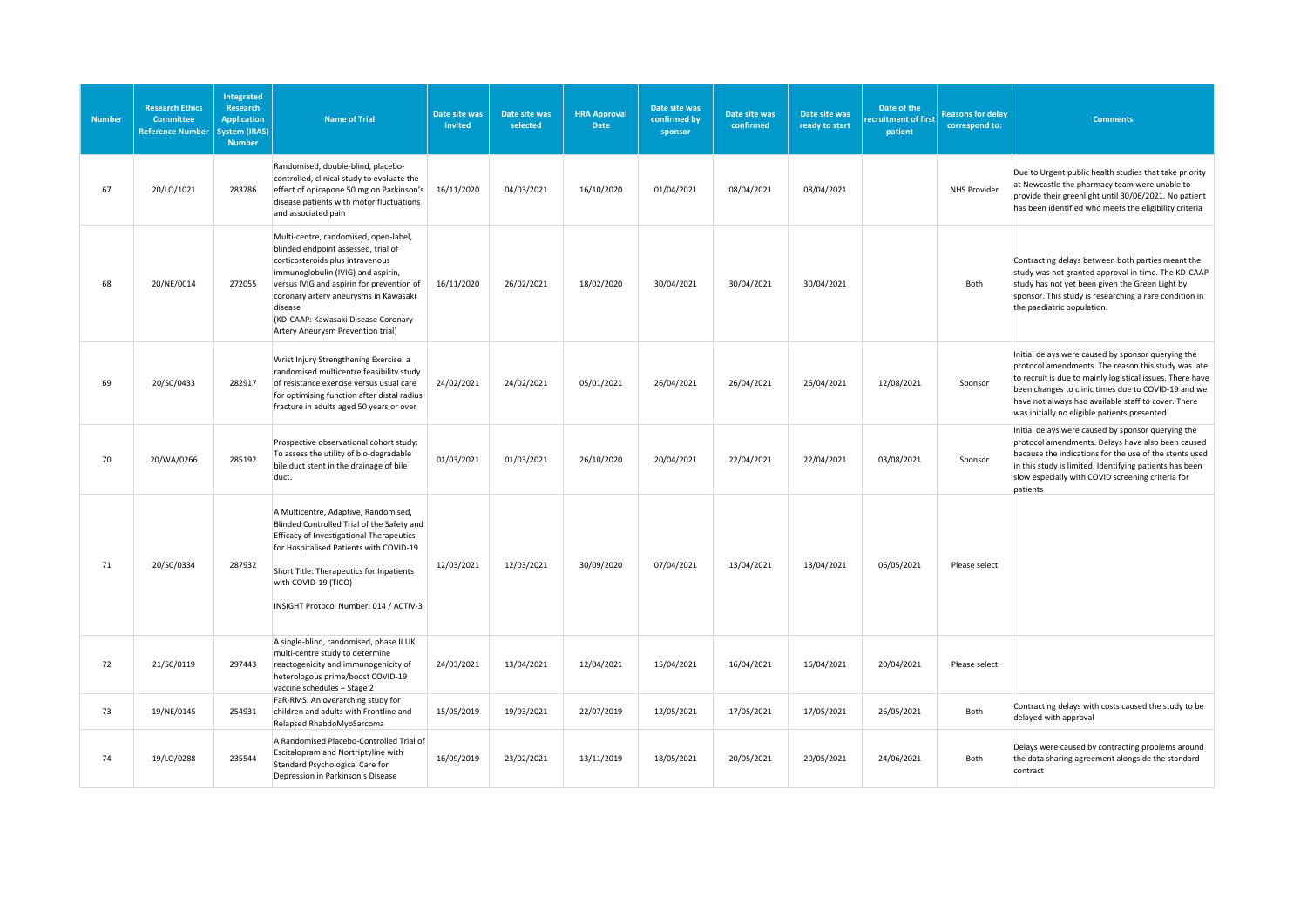| <b>Number</b> | <b>Research Ethics</b><br><b>Committee</b><br><b>Reference Number</b> | <b>Integrated</b><br>Research<br><b>Application</b><br>ystem (IRAS)<br><b>Number</b> | <b>Name of Trial</b>                                                                                                                                                                                                                                                                                                                               | Date site was<br>invited | Date site was<br>selected | <b>HRA Approval</b><br>Date | Date site was<br>confirmed by<br>sponsor | Date site was<br>confirmed | Date site was<br>ready to start | Date of the<br>ecruitment of first<br>patient | <b>Reasons for delay</b><br>correspond to: | <b>Comments</b>                                                                                                                                                                                                                                                                                                                                                                             |
|---------------|-----------------------------------------------------------------------|--------------------------------------------------------------------------------------|----------------------------------------------------------------------------------------------------------------------------------------------------------------------------------------------------------------------------------------------------------------------------------------------------------------------------------------------------|--------------------------|---------------------------|-----------------------------|------------------------------------------|----------------------------|---------------------------------|-----------------------------------------------|--------------------------------------------|---------------------------------------------------------------------------------------------------------------------------------------------------------------------------------------------------------------------------------------------------------------------------------------------------------------------------------------------------------------------------------------------|
| 75            | 20/EM/0003                                                            | 269023                                                                               | Multicentre, open-label, randomised<br>controlled trial of early surfactant<br>therapy versus expectant management in<br>late preterm and early term infants with<br>respiratory distress.                                                                                                                                                         | 08/01/2020               | 24/03/2021                | 14/02/2020                  | 06/05/2021                               | 07/05/2021                 | 07/05/2021                      | 06/08/2021                                    | Both                                       | Initial delays were caused by the local capacity and<br>capability review not being completed in time.<br>Subsequent delays have been caused by a clarification<br>and change of routine practice was needed regards to<br>the saturation limits in the study. The registered nurse<br>and PI also needing to self isolate which has delayed in<br>the recruitment of patients to the study |
| 76            | 21/SS/0013                                                            | 271797                                                                               | Pain Relief in Major Amputation<br>(PRIMA): A randomised clinical trial<br>comparing pre-incision 'single-shot'<br>nerve block and continuous peri-neural<br>catheter for patients undergoing a major<br>lower limb amputation                                                                                                                     | 30/04/2021               | 13/05/2021                | 15/03/2021                  | 13/05/2021                               | 14/05/2021                 | 14/05/2021                      | 12/07/2021                                    | Please select                              |                                                                                                                                                                                                                                                                                                                                                                                             |
| 77            | 19/EM/0357                                                            | 270397                                                                               | A Phase 2, Double-Blind, Randomized,<br>Parallel-Group Study Evaluating the<br>Efficacy, Safety, and Tolerability of<br>Obeticholic Acid, Administered Alone or<br>in Combination with Bezafibrate, in<br>Subjects with Primary Biliary<br>Cholangitis who had an Inadequate<br>Response or who were Unable to<br>Tolerate<br>Ursodeoxycholic Acid | 07/12/2020               | 07/12/2020                | 29/11/2019                  | 18/12/2020                               | 20/01/2021                 | 12/05/2021                      |                                               | <b>NHS Provider</b>                        | Initial set up was suspended due to COVID-19. The<br>study still hasn't been given the green light from NHS<br>pharmacy because of a backlog with the amount of<br>studies needing pharmacy input                                                                                                                                                                                           |
| 78            | 20/SC/0335                                                            | 286668                                                                               | An open-label, randomized study to<br>assess the relative bioavailability (BA)<br>and bioequivalence (BE) of fixed-dose<br>combination (FDC) formulations of<br>niraparib plus abiraterone acetate (AA)<br>compared to niraparib and AA co-<br>administered as single agents in men<br>with prostate cancer                                        | 21/07/2020               | 01/03/2021                | 17/11/2020                  | 21/05/2021                               | 21/05/2021                 | 24/05/2021                      | 19/07/2021                                    | Sponsor                                    | Delays were caused by contracting delays with<br>sponsor. No patient was identified that meet the strict<br>eligibility criteria until July 2021                                                                                                                                                                                                                                            |
| 79            | 20/NE/0283                                                            | 286210                                                                               | An Open-Label, Randomized, Controlled,<br>Phase 2 Study to Evaluate the Safety and<br>Efficacy of Pegcetacoplan in the<br>Treatment of Post Transplant Recurrence<br>of C3G or IC-MPGN                                                                                                                                                             | 27/07/2020               | 26/04/2021                | 04/02/2021                  | 13/05/2021                               | 13/05/2021                 | 14/05/2021                      |                                               | Neither                                    | This study is looking into an ultra rare disease and for<br>this reason, no patient has presented to the team who<br>fits the eligibility criteria                                                                                                                                                                                                                                          |
| 80            | 21/NE/0005                                                            | 277964                                                                               | The effect of residual beta-cell function<br>on the glucose-lowering potential of<br>mealtime whey protein supplementation<br>in people with diabetes.                                                                                                                                                                                             | 01/09/2020               | 04/05/2021                | 19/02/2021                  | 19/05/2021                               | 19/05/2021                 | 19/05/2021                      |                                               | NHS Provider                               | Recruitment has been delayed due to staff illness                                                                                                                                                                                                                                                                                                                                           |
| 81            | 20/NE/0270                                                            | 286609                                                                               | Phase 1/2a Study of the Safety,<br>Pharmacokinetics, Pharmacodynamics<br>and Preliminary Clinical Activity of RP-<br>3500 Alone or in Combination with<br>Talazoparib in Advanced Solid Tumors<br>with ATR inhibitor Sensitizing Mutations                                                                                                         | 26/08/2020               | 09/04/2021                | 22/12/2020                  | 07/05/2021                               | 10/05/2021                 | 10/05/2021                      | 18/05/2021                                    | Please select                              |                                                                                                                                                                                                                                                                                                                                                                                             |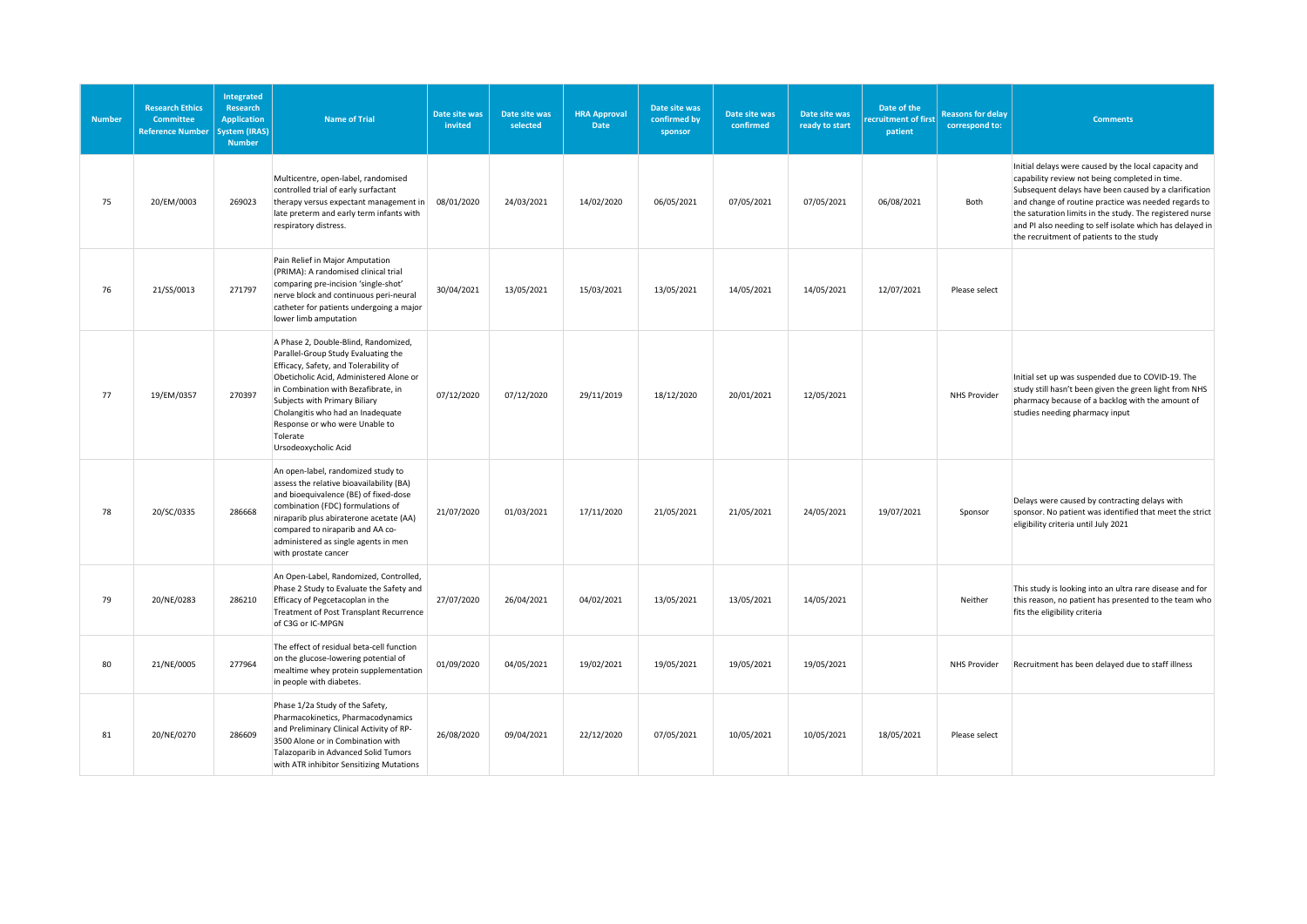| <b>Number</b> | <b>Research Ethics</b><br><b>Committee</b><br><b>Reference Number</b> | <b>Integrated</b><br>Research<br><b>Application</b><br>ystem (IRAS)<br><b>Number</b> | <b>Name of Trial</b>                                                                                                                                                                                                                                                 | Date site was<br>invited | Date site was<br>selected | <b>HRA Approval</b><br>Date | Date site was<br>confirmed by<br>sponsor | Date site was<br>confirmed | Date site was<br>ready to start | Date of the<br>recruitment of first<br>patient | <b>Reasons for delay</b><br>correspond to: | <b>Comments</b>                                                                                                                                                                                                                                                                                                                                                           |
|---------------|-----------------------------------------------------------------------|--------------------------------------------------------------------------------------|----------------------------------------------------------------------------------------------------------------------------------------------------------------------------------------------------------------------------------------------------------------------|--------------------------|---------------------------|-----------------------------|------------------------------------------|----------------------------|---------------------------------|------------------------------------------------|--------------------------------------------|---------------------------------------------------------------------------------------------------------------------------------------------------------------------------------------------------------------------------------------------------------------------------------------------------------------------------------------------------------------------------|
| 82            | 20/LO/0963                                                            | 281310                                                                               | Randomized, double-blind, phase 3 study<br>of tucatinib or placebo in combination<br>with ado-trastuzumab emtansine (T-<br>DM1) for subjects with unresectable<br>locally-advanced or metastatic HER2+<br>breast cancer (HER2CLIMB-02)                               | 07/09/2020               | 02/02/2021                | 23/10/2020                  | 20/05/2021                               | 21/05/2021                 | 21/05/2021                      |                                                | Sponsor                                    | Delays caused by contracting issues with sponsor -<br>when study was submitted the sponsor was Seattle<br>Genetics, company changed company name to SeaGen<br>which required additional vendor assessments and<br>finance reviews and assurances to be put into place,<br>causing delays. Delays to recruitment have been<br>caused by staffing within in the Cancer Team |
| 83            | 20/WM/0195                                                            | 268363                                                                               | A multi-centre phase II trial of GvHD<br>prophylaxis following unrelated donor<br>stem cell transplantation comparing<br>Thymoglobulin vs. Calcineurin inhibitor or<br>Sirolimus-based post-transplant<br>cyclophosphamide                                           | 20/11/2020               | 29/04/2021                | 25/09/2020                  | 21/05/2021                               | 24/05/2021                 | 24/05/2021                      |                                                | NHS Provider                               | Delays to recruitment have been caused by<br>complications within set up from Pharmacy                                                                                                                                                                                                                                                                                    |
| 84            | 20/LO/1307                                                            | 291610                                                                               | A multi-center, randomized, double-<br>blind, placebo-controlled, parallel group,<br>phase III study to evaluate the efficacy<br>and safety of LNP023 in primary IgA<br>nephropathy patients                                                                         | 20/04/2021               | 20/04/2021                | 08/02/2021                  | 27/05/2021                               | 28/05/2021                 | 28/05/2021                      |                                                | Neither                                    | No patients have been identified who meet the<br>eligibility criteria                                                                                                                                                                                                                                                                                                     |
| 85            | 20/SC/0448                                                            | 290709                                                                               | Community participants with COPD or<br>bronchiectasis and at risk of Respiratory<br>Viral Infections including SARS-CoV-2: An<br>open-label, multicentre feasibility study<br>of an inhaled nitric oxide generating<br>solution (RESP301)                            | 14/04/2021               | 14/04/2021                | 18/12/2020                  | 06/05/2021                               | 07/05/2021                 | 07/05/2021                      |                                                | Sponsor                                    | This study is on hold pending a substantial protocol<br>amendment and the Newcastle site does not yet have<br>green light to proceed                                                                                                                                                                                                                                      |
| 86            | 21/LO/0056                                                            | 1003503                                                                              | Interventional, randomized, double-blind,<br>parallel-group, placebo-controlled<br>delayed-start study to evaluate the the<br>efficacy and safety of eptinezumab in<br>patients with episodic Cluster Headache<br>(eCH).                                             | 11/01/2021               | 06/05/2021                | 25/02/2021                  | 24/05/2021                               | 24/05/2021                 | 24/05/2021                      | 27/08/2021                                     | NHS Provider                               | Pharmacy green light was not given until the middle of<br>August 2021 and the first patient was consented on<br>27th August 2021                                                                                                                                                                                                                                          |
| 87            | 21/WA/0008                                                            | 283679                                                                               | A PHASE III, MULTICENTER,<br>RANDOMIZED, DOUBLE-MASKED, ACTIVE<br>COMPARATORCONTROLLED STUDY TO<br>EVALUATE THE EFFICACY AND SAFETY OF<br>FARICIMAB IN PATIENTS WITH MACULAR<br>EDEMA SECONDARY TO CENTRAL<br>RETINAL OR HEMIRETINAL VEIN<br><b>OCCLUSION</b>        | 23/02/2021               | 20/04/2021                | 26/03/2021                  | 21/05/2021                               | 21/05/2021                 | 21/05/2021                      | 17/06/2021                                     | Please select                              |                                                                                                                                                                                                                                                                                                                                                                           |
| 88            | 20/EM/0237                                                            | 266746                                                                               | Acceptance and Commitment Therapy<br>for Young Brain Tumour Survivors: An<br>Acceptability and Feasibility Trial                                                                                                                                                     | 22/03/2021               | 29/04/2021                | 24/11/2020                  | 14/05/2021                               | 14/05/2021                 | 14/05/2021                      |                                                | Neither                                    | Delays to recruitment have been caused by COVID<br>sickness within the research team                                                                                                                                                                                                                                                                                      |
| 89            | 21/YH/0071                                                            | 295903                                                                               | Phase 2/3, Placebo-Controlled,<br>Randomized, Observer-Blinded, Study to<br>Evaluate to the Safety, Tolerability and<br>Immunogenicity of SARS-CoV-2 RNA<br>Vaccine Candidate (BNT162b2) against<br>COVID-19 IN Healthy Pregnant Women<br>18 years of Age and Older. | 24/03/2021               | 25/05/2021                | 21/04/2021                  | 25/05/2021                               | 25/05/2021                 | 25/05/2021                      | 24/06/2021                                     | Please select                              |                                                                                                                                                                                                                                                                                                                                                                           |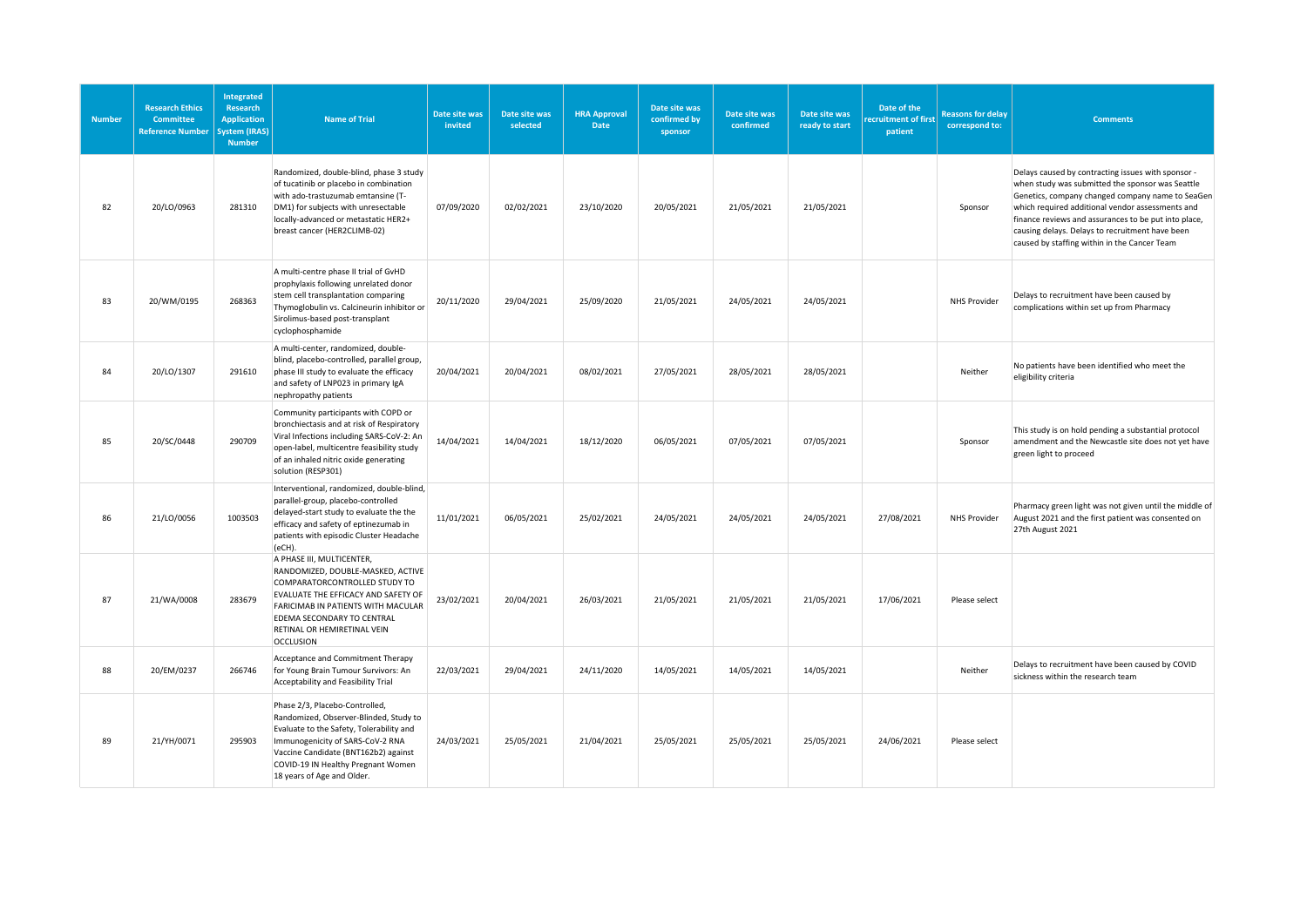| <b>Number</b> | <b>Research Ethics</b><br>Committee<br><b>Reference Number</b> | <b>Integrated</b><br>Research<br><b>Application</b><br>ystem (IRAS)<br><b>Number</b> | <b>Name of Trial</b>                                                                                                                                                                                                                                                                                                                               | Date site was<br>invited | Date site was<br>selected | <b>HRA Approval</b><br><b>Date</b> | Date site was<br>confirmed by<br>sponsor | Date site was<br>confirmed | Date site was<br>ready to start | Date of the<br>recruitment of first<br>patient | <b>Reasons for delay</b><br>correspond to: | <b>Comments</b>                                                                                                                                                        |
|---------------|----------------------------------------------------------------|--------------------------------------------------------------------------------------|----------------------------------------------------------------------------------------------------------------------------------------------------------------------------------------------------------------------------------------------------------------------------------------------------------------------------------------------------|--------------------------|---------------------------|------------------------------------|------------------------------------------|----------------------------|---------------------------------|------------------------------------------------|--------------------------------------------|------------------------------------------------------------------------------------------------------------------------------------------------------------------------|
| 90            | 21/NW/0125                                                     | 294164                                                                               | A RANDOMIZED, OBSERVER-BLIND,<br>CONTROLLED, SUPERIORITY STUDY TO<br>COMPARE THE IMMUNOGENICITY<br>AGAINST COVID-19, OF VLA2001<br>VACCINE TO AZD1222 VACCINE, IN<br><b>ADULTS</b>                                                                                                                                                                 | 03/03/2021               | 30/04/2021                | 20/04/2021                         | 06/05/2021                               | 07/05/2021                 | 07/05/2021                      | 10/05/2021                                     | Please select                              |                                                                                                                                                                        |
| 91            | 21/WA/0066                                                     | 253665                                                                               | A randomised crossover design study<br>comparing the pharmacokinetics and<br>pharmacodynamics of two single oral<br>doses of aspirin (75 mg v150mg) in<br>pregnant women at risk of pre-<br>eclampsia.                                                                                                                                             | 07/08/2018               | 23/06/2021                | 30/03/2021                         | 23/06/2021                               | 25/06/2021                 | 25/06/2021                      | 22/07/2021                                     | Please select                              |                                                                                                                                                                        |
| 92            | 19/SC/0599                                                     | 270649                                                                               | A Phase 1b Study of ASP1948, Targeting<br>an Immune Modulatory Receptor, as a<br>Single Agent and in Combination with<br>Nivolumab in Subjects with Advanced<br>Solid Tumours                                                                                                                                                                      | 26/04/2021               | 26/04/2021                | 03/03/2020                         | 09/06/2021                               | 15/06/2021                 | 15/06/2021                      | 03/08/2021                                     | Sponsor                                    | Set up was delayed as the contracting team had to<br>wait for sponsor to sign. No patients were identified<br>until August 2021 that met the eligibility criteria      |
| 93            | 21/NE/0020                                                     | 275595                                                                               | A pragmatic, multicentre, placebo-<br>controlled, 3-arm, double-blinded,<br>randomised controlled trial,<br>incorporating an internal pilot, to<br>determine the role of bronchodilators in<br>preventing exacerbations of<br>bronchiectasis                                                                                                       | 11/11/2019               | 14/06/2021                | 10/03/2021                         | 14/06/2021                               | 14/06/2021                 | 17/06/2021                      | 22/09/2021                                     | Sponsor                                    | Study was delayed recruiting their first patient due to<br>confirmation from sponsor of study opening at site<br>(Greenlight)                                          |
| 94            | 19/LO/1690                                                     | 240451                                                                               | Visualizing and Measuring Facial<br>Expressions of Children with Cleft Lip<br>using 3D Surface Data obtained from<br><b>Depth Sensors</b>                                                                                                                                                                                                          | 23/03/2021               | 24/03/2021                | 14/11/2019                         | 01/06/2021                               | 09/06/2021                 | 09/06/2021                      |                                                | Sponsor                                    | Initial delays were caused by the sponsor querying<br>items within the contract. No patient have been<br>identified that meet the eligibility criteria                 |
| 95            | 19/LO/1585                                                     | 263041                                                                               | Compression Hosiery to Avoid Post-<br>Thrombotic Syndrome                                                                                                                                                                                                                                                                                          | 17/12/2019               | 03/06/2021                | 24/10/2019                         | 24/05/2021                               | 25/06/2021                 | 29/06/2021                      |                                                | <b>NHS Provider</b>                        | Recruitment has been difficult due to staffing issues                                                                                                                  |
| 96            | 21/LO/0186                                                     | 286735                                                                               | Effects of tele-rehabilitation multimodal<br>lifestyle intervention on function<br>capacity, cardiovascular health and<br>quality of life inpatients with peripheral<br>artery disease from low socioeconomic<br>areas: a pilot randomized controlled trial<br>Telehealth EXercise Training in peripheral<br>arterial disease - The TEXT-PAD study | 01/07/2020               | 06/05/2021                | 22/04/2021                         | 05/08/2020                               | 11/06/2021                 | 11/06/2021                      | 15/09/2021                                     | <b>NHS Provider</b>                        | Recruitment was delayed due to staff issues due to<br>COVID and long term sick                                                                                         |
| 97            | 20/NW/0260                                                     | 1003209                                                                              | A Phase 3, Multicenter, Randomized,<br>Double-blind, Placebo-Controlled Study<br>of AG-881 in Subjects With Residual or<br>Recurrent Grade 2 Glioma With an IDH1<br>or IDH2 Mutation                                                                                                                                                               | 20/01/2021               | 20/01/2021                | 17/07/2020                         | 15/06/2021                               | 21/06/2021                 | 21/06/2021                      | 15/09/2021                                     | Sponsor                                    | The sponsor changed halfway throught the contract<br>which caused huge delays. The study was late<br>receiving the Green Light which caused delays with<br>recruitment |
| 98            | 20/NW/0340                                                     | 1003335                                                                              | A PHASE IIIB MULTICENTER,<br>RANDOMIZED, DOUBLE-BLIND,<br>CONTROLLED STUDY TO EVALUATE THE<br>EFFICACY, SAFETY AND<br>PHARMACOKINETICS OF A HIGHER DOSE<br>OF OCRELIZUMAB IN ADULTS WITH<br>PRIMARY PROGRESSIVE MULTIPLE<br><b>SCLEROSIS</b>                                                                                                       | 22/09/2020               | 19/05/2021                | 18/09/2020                         | 19/05/2021                               | 20/05/2021                 | 08/06/2021                      |                                                | Sponsor                                    | The research team are currently awaiting Doctor<br>training before they are able to gain green light from<br>the sponsor                                               |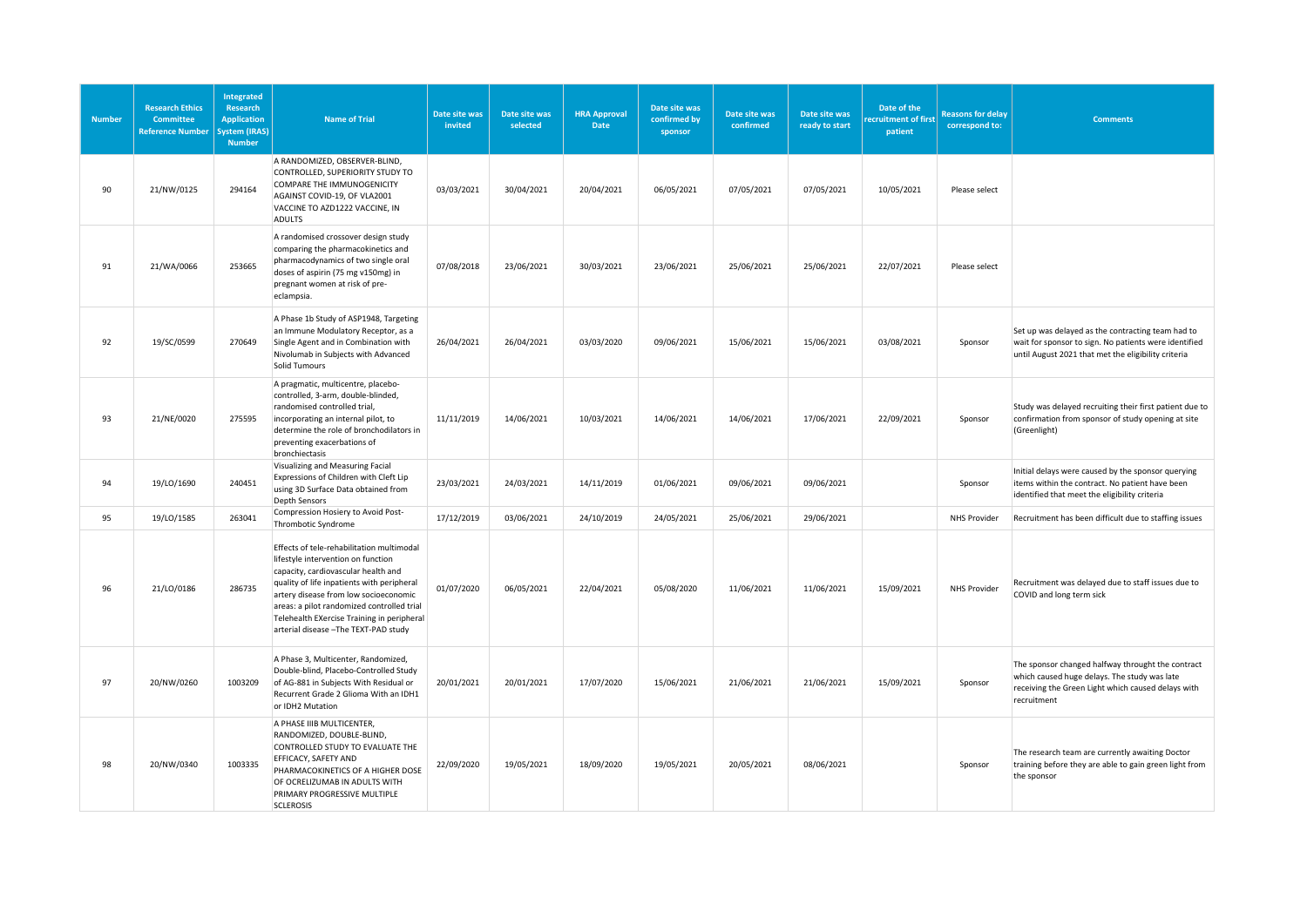| <b>Number</b> | <b>Research Ethics</b><br><b>Committee</b><br><b>Reference Number</b> | Integrated<br><b>Research</b><br><b>Application</b><br>vstem (IRAS)<br><b>Number</b> | <b>Name of Trial</b>                                                                                                                                                                                                                                                                                                              | Date site was<br>invited | Date site was<br>selected | <b>HRA Approval</b><br>Date | Date site was<br>confirmed by<br>sponsor | Date site was<br>confirmed | Date site was<br>ready to start | Date of the<br>ecruitment of first<br>patient | <b>Reasons for delay</b><br>correspond to: | <b>Comments</b>                                                                                                                                                                                                                                                                                                                                                                 |
|---------------|-----------------------------------------------------------------------|--------------------------------------------------------------------------------------|-----------------------------------------------------------------------------------------------------------------------------------------------------------------------------------------------------------------------------------------------------------------------------------------------------------------------------------|--------------------------|---------------------------|-----------------------------|------------------------------------------|----------------------------|---------------------------------|-----------------------------------------------|--------------------------------------------|---------------------------------------------------------------------------------------------------------------------------------------------------------------------------------------------------------------------------------------------------------------------------------------------------------------------------------------------------------------------------------|
| 99            | 20/WS/0057                                                            | 277361                                                                               | Erythropoietin and Darbepoetin in<br>Neonatal Encephalopathy (EDEN) study                                                                                                                                                                                                                                                         | 20/10/2020               | 19/05/2021                | 27/05/2020                  | 01/06/2021                               | 02/06/2021                 | 02/06/2021                      |                                               | NHS Provider                               | The research team have been unable to recruit to<br>EDEN due to the pharmacy production team not being<br>ready                                                                                                                                                                                                                                                                 |
| 100           | 21/EM/0041                                                            | 281071                                                                               | Human Milk, Nutrition, Growth, and<br>Breastfeeding Rates at Discharge: The<br>Hummingbird Study                                                                                                                                                                                                                                  | 13/11/2020               | 20/05/2021                | 06/04/2021                  | 01/06/2021                               | 01/06/2021                 | 01/06/2021                      | 08/06/2021                                    | Please select                              |                                                                                                                                                                                                                                                                                                                                                                                 |
| 101           | 20/YH/0300                                                            | 287046                                                                               | A Prospective, Multi-Center Study of the<br>Braive™ Growth Modulation System<br>When Used in the Treatment of Pediatric<br>Patients Diagnosed with Juvenile or<br>Adolescent Idiopathic Scoliosis (BRAIVE<br>IDE Study)                                                                                                           | 26/04/2021               | 09/06/2021                | 04/01/2021                  | 11/06/2021                               | 11/06/2021                 | 14/06/2021                      | 12/08/2021                                    | Please select                              |                                                                                                                                                                                                                                                                                                                                                                                 |
| 102           | 21/WM/0013                                                            | 283141                                                                               | Hysteroscopic Excision of Leiomyoma and<br>Polyp in Infertility - two randomised<br>controlled trials                                                                                                                                                                                                                             | 21/05/2021               | 07/06/2021                | 10/02/2021                  | 09/06/2021                               | 09/06/2021                 | 17/06/2021                      |                                               | Neither                                    | Low number of patients are presenting at the hospital<br>who meet the strict eligibility criteria                                                                                                                                                                                                                                                                               |
| 103           | 21/SC/0200                                                            | 300677                                                                               | A Phase II/III Partially Double-Blinded,<br>Randomised, Multinational, Active-<br>Controlled Study in Both Previously<br>Vaccinated and Unvaccinated Adults<br>Ages 30 and Above to Determine the<br>Safety and Immunogenicity of AZD2816,<br>a Vaccine for the Prevention of COVID-19<br>Caused by Variant Strains of SARS-CoV-2 | 15/06/2021               | 29/06/2021                | 22/06/2021                  | 29/06/2021                               | 29/06/2021                 | 29/06/2021                      | 07/07/2021                                    | Please select                              |                                                                                                                                                                                                                                                                                                                                                                                 |
| 104           | 20/NE/0248                                                            | 270777                                                                               | Obeticholic acid for the Amelioration of<br>Cognitive Symptoms trial - 1                                                                                                                                                                                                                                                          | 13/09/2019               | 08/03/2021                | 19/01/2021                  | 31/03/2021                               | 01/04/2021                 | 01/04/2021                      | 24/06/2021                                    | Neither                                    | Delays to recruitment was caused because the patient<br>needed an MRI scan as per protocol, and was booked<br>into the first one that came available                                                                                                                                                                                                                            |
| 105           | 21/YH/0026                                                            | 289207                                                                               | The HistoSonics System for treatment of<br>primary and metastatic livertumors using<br>histotripsy.                                                                                                                                                                                                                               | 16/09/2020               | 24/05/2021                | 16/04/2021                  | 24/05/2021                               | 25/05/2021                 | 09/06/2021                      | 08/07/2021                                    | Please select                              |                                                                                                                                                                                                                                                                                                                                                                                 |
| 106           | 20/LO/0821                                                            | 281982                                                                               | AN OPEN-LABEL, MULTICENTER,<br>ROLLOVER STUDY TO EVALUATE THE<br>SAFETY, TOLERABILITY, AND EFFICACY OF<br>LONG-TERM GANTENERUMAB<br>ADMINISTRATION IN PARTICIPANTS<br>WITH ALZHEIMER'S DISEASE                                                                                                                                    | 18/08/2020               | 10/06/2021                | 23/07/2020                  | 10/06/2021                               | 18/06/2021                 | 18/06/2021                      | 30/06/2021                                    | Please select                              |                                                                                                                                                                                                                                                                                                                                                                                 |
| 107           | 19/SC/0112                                                            | 259372                                                                               | Adalimumab in Juvenile Idiopathic<br>Arthritis-associated Uveitis Stopping Trial<br>(ADJUST)                                                                                                                                                                                                                                      | 04/05/2021               | 02/06/2021                | 12/11/2019                  | 10/06/2021                               | 14/06/2021                 | 16/07/2021                      |                                               | Sponsor                                    | This study has not recruited a patient because the<br>machine sent to ophthalmology as part of the study,<br>does not work and this is also a problem at other sites.<br>After many virtual meetings, it has been decided with<br>sponsor to now use a paper alternative. The team are<br>hopeful to recruit soon                                                               |
| 108           | 20/EM/0159                                                            | 278357                                                                               | Robotic Arthroplasty: a Clinical and cost<br>Effectiveness Randomised controlled trial<br>(RACER)                                                                                                                                                                                                                                 | 16/10/2020               | 01/07/2021                | 29/07/2020                  | 01/07/2021                               | 09/07/2021                 | 09/07/2021                      |                                               | Neither                                    | No patient has been identified due to the way the<br>study logistics work the team will only approach<br>patients who are attending a pre-op clinic - We have<br>242 patients on the waiting list who we are in the<br>process of screening and checking when pre-op<br>appointments - this is quite time consuming and has<br>been made more difficult due to reduced staffing |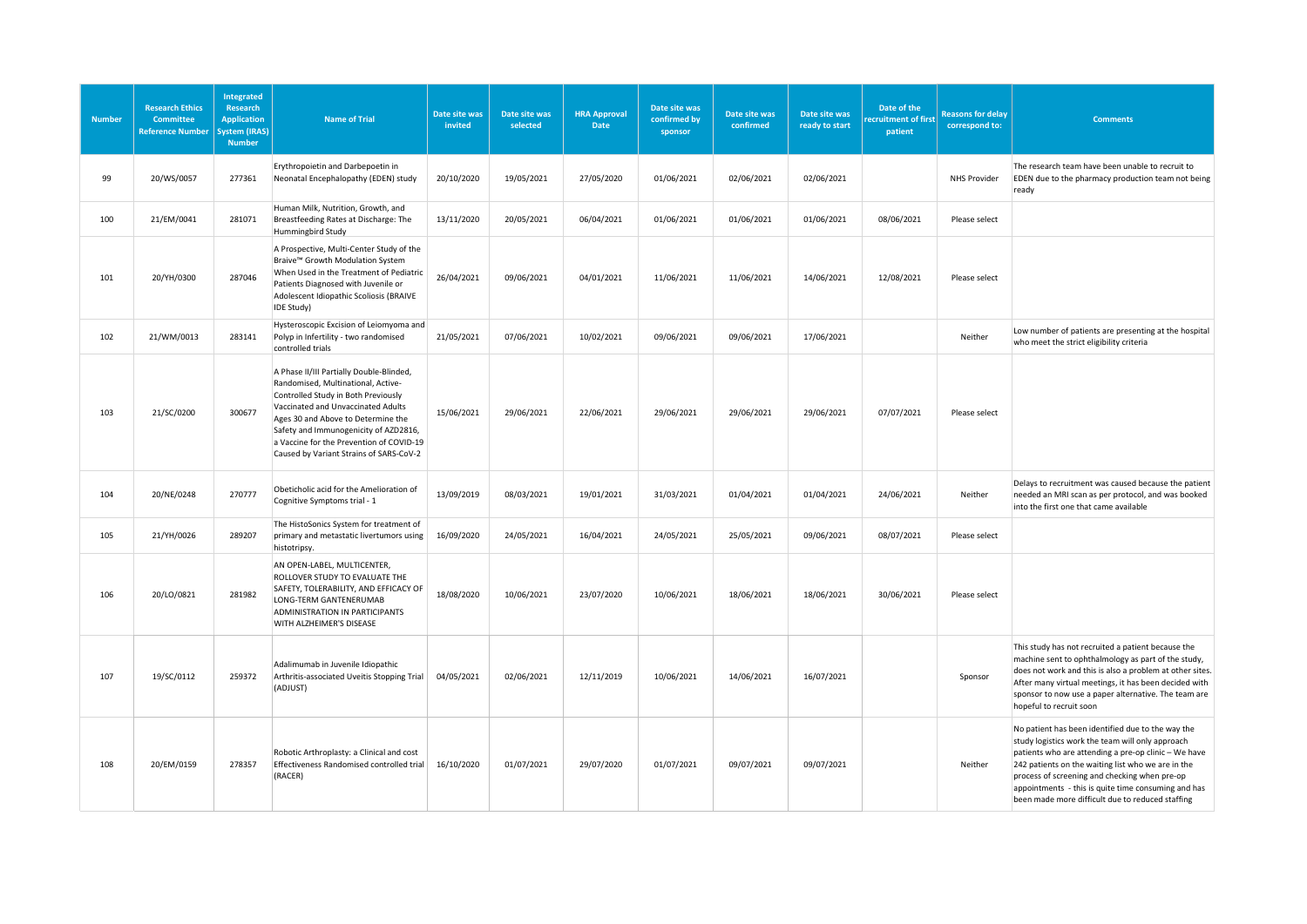| <b>Number</b> | <b>Research Ethics</b><br>Committee<br><b>Reference Number</b> | Integrated<br><b>Research</b><br><b>Application</b><br><b>System (IRAS)</b><br><b>Number</b> | <b>Name of Trial</b>                                                                                                                                                                                                                                                                                                                                         | Date site was<br>invited | Date site was<br>selected | <b>HRA Approval</b><br>Date | Date site was<br>confirmed by<br>sponsor | Date site was<br>confirmed | Date site was<br>ready to start | Date of the<br>ecruitment of first<br>patient | <b>Reasons for delay</b><br>correspond to: | <b>Comments</b>                                                                                                                                                                                                                                                                |
|---------------|----------------------------------------------------------------|----------------------------------------------------------------------------------------------|--------------------------------------------------------------------------------------------------------------------------------------------------------------------------------------------------------------------------------------------------------------------------------------------------------------------------------------------------------------|--------------------------|---------------------------|-----------------------------|------------------------------------------|----------------------------|---------------------------------|-----------------------------------------------|--------------------------------------------|--------------------------------------------------------------------------------------------------------------------------------------------------------------------------------------------------------------------------------------------------------------------------------|
| 109           | 20/SC/0299                                                     | 283235                                                                                       | A Phase 1b/2, Open-Label Trial to Assess<br>the Safety and Preliminary Efficacy of<br>Epcoritamab (GEN3013; DuoBody®<br>CD3xCD20) in Combination with Other<br>Agents in Subjects with B-cell Non-<br>Hodgkin Lymphoma                                                                                                                                       | 09/12/2020               | 16/06/2021                | 01/10/2020                  | 15/07/2021                               | 19/07/2021                 | 19/07/2021                      |                                               | <b>NHS Provider</b>                        | The research team are yet to recruit to this study due<br>to a significant nursing capacity issue within the team,<br>which is related to maternity leave and long term<br>sickness of our chemotherapy trained nursing staff                                                  |
| 110           | 21/FT/0003                                                     | 291436                                                                                       | Randomised, double-blind, placebo-<br>controlled, parallel group Phase 3 study<br>to evaluate the efficacy, safety, and<br>tolerability of<br>SAR440340/REGN3500/itepekimab<br>(anti-IL-33 mAb) in patients with<br>moderate-to-severe chronic obstructive<br>pulmonary disease (COPD)                                                                       | 25/01/2021               | 28/06/2021                | 15/03/2021                  | 05/07/2021                               | 06/07/2021                 | 06/07/2021                      | 30/09/2021                                    | Both                                       | Delays were caused in receiving sponsor green light,<br>due to a difficulties in arranging a mutual agreeable<br>SIV date. The team were also waiting for the PI and<br>Sub-PI to complete training on third party vendors<br>before sponsor would sign off the site as active |
| 111           | 21/ES/0041                                                     | 1003675                                                                                      | A Phase 3, Randomized, Double-blind,<br>Placebo-Controlled, Multicenter Study to<br>Evaluate the Efficacy and Safety of<br>Ravulizumab in Adult Participants Who<br>Have Thrombotic Microangiopathy<br>Associated With a Trigger                                                                                                                             | 24/02/2021               | 01/07/2021                | 12/05/2021                  | 04/07/2021                               | 05/07/2021                 | 06/07/2021                      |                                               | Neither                                    | This study deals with a rare life threatening disease.<br>No eligible patients have been identified                                                                                                                                                                            |
| 112           | 21/NW/0017                                                     | 291746                                                                                       | BabyBreathe Trial: A randomised<br>controlled trial of a complex intervention<br>to prevent return to smoking postpartum                                                                                                                                                                                                                                     | 31/03/2021               | 05/07/2021                | 16/03/2021                  | 06/07/2021                               | 06/07/2021                 | 06/07/2021                      |                                               | Both                                       | After C&C was issued the SIV took far longer than<br>expected to schedule due to AL/Staff availability. As<br>the study relies on the health visitor team to support<br>the trial they needed to be appropriately trained<br>before sponsor would open Newcastle as a site.    |
| 113           | 20/SC/0018                                                     | 258872                                                                                       | A randomised controlled trial assessing if<br>microsurgical nerve repair offers clinical<br>benefit and cost effectiveness (in terms<br>of patient-reported hand function,<br>sensory recovery and adverse events)<br>over exploration and washout without<br>microsurgical nerve repair in adult<br>patients with recent traumatic digital<br>nerve injury. | 14/04/2021               | 17/06/2021                | 13/02/2020                  | 01/07/2021                               | 06/07/2021                 | 06/07/2021                      |                                               | Neither                                    | The team have seen only one appropriate patient<br>since opening the study and they declined to take<br>part. The team have noted that over the last 2<br>months, they have not seen the normal number of<br>patients with digital nerve injuries.                             |
| 114           | 21/HRA/0489                                                    | 294480                                                                                       | OCTAVE: Observational Cohorts Trial - T-<br>cells Antibodies and Vaccine Efficacy in<br>SARS-CoV-2                                                                                                                                                                                                                                                           | 24/05/2021               | 23/06/2021                | 12/02/2021                  | 05/07/2021                               | 06/07/2021                 | 06/07/2021                      | 16/08/2021                                    | Please select                              |                                                                                                                                                                                                                                                                                |
| 115           | 20/EE/0077                                                     | 278155                                                                                       | A phase 3 multicentre, double-blind,<br>randomised, placebo-controlled study to<br>evaluate the efficacy, safety, and<br>tolerability of Rozanolixizumab in adult<br>study participants with persistent or<br>chronic primary immune<br>thrombocytopenia (ITP)                                                                                               | 05/05/2020               | 08/06/2021                | 20/04/2020                  | 11/08/2021                               | 24/08/2021                 | 24/08/2021                      |                                               | <b>NHS Provider</b>                        | Delays in set up and recruitment have been caused by<br>Pharmacy production being unable to support the<br>study. The team have had to find an alternative drug<br>prep team                                                                                                   |
| 116           | 20/NW/0470                                                     | 275219                                                                                       | Metformin to prevent progression of<br>sarcopenia and frailty in older people - a<br>randomised controlled proof of concept<br>trial                                                                                                                                                                                                                         | 10/08/2020               | 27/07/2021                | 07/01/2021                  | 11/08/2021                               | 19/08/2021                 | 19/08/2021                      | 16/09/2021                                    | Please select                              |                                                                                                                                                                                                                                                                                |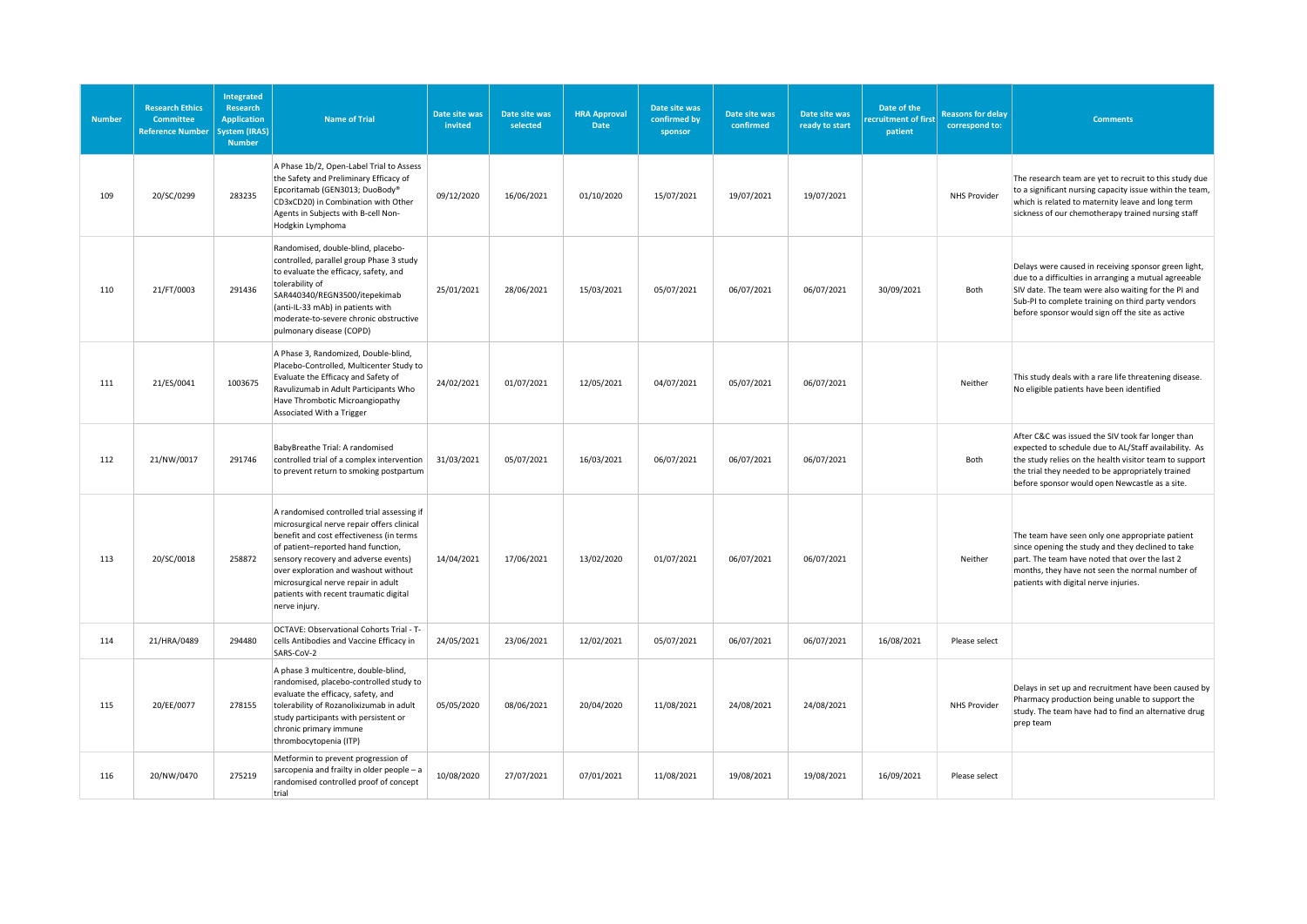| <b>Number</b> | <b>Research Ethics</b><br><b>Committee</b><br><b>Reference Number</b> | Integrated<br><b>Research</b><br><b>Application</b><br>vstem (IRAS)<br><b>Number</b> | <b>Name of Trial</b>                                                                                                                                                                                                                         | Date site was<br>invited | Date site was<br>selected | <b>HRA Approval</b><br>Date | Date site was<br>confirmed by<br>sponsor | Date site was<br>confirmed | Date site was<br>ready to start | Date of the<br>ecruitment of first<br>patient | <b>Reasons for delay</b><br>correspond to: | <b>Comments</b>                                                                                                                                                                                    |
|---------------|-----------------------------------------------------------------------|--------------------------------------------------------------------------------------|----------------------------------------------------------------------------------------------------------------------------------------------------------------------------------------------------------------------------------------------|--------------------------|---------------------------|-----------------------------|------------------------------------------|----------------------------|---------------------------------|-----------------------------------------------|--------------------------------------------|----------------------------------------------------------------------------------------------------------------------------------------------------------------------------------------------------|
| 117           | 19/EE/0377                                                            | 266504                                                                               | Trial of Ondansetron as a Parkinson's<br><b>HAllucinations Treatment</b>                                                                                                                                                                     | 26/08/2020               | 12/07/2021                | 17/06/2020                  | 19/08/2021                               | 19/08/2021                 | 19/08/2021                      |                                               | <b>NHS Provider</b>                        | SIV was initially planned for Early September but due<br>to clinical requirements of the PI and Sub-I the SIV was<br>pushed back to October, the study team are actively<br>searching for recruits |
| 118           | 20/NE/0097                                                            | 265147                                                                               | A Randomised Feasibility n-of-1 Trial of<br>Weekly-Interval Red Cell Transfusion in<br>myelodysplastic syndromes                                                                                                                             | 01/07/2019               | 06/08/2021                | 18/08/2020                  | 06/08/2021                               | 20/08/2021                 | 20/08/2021                      |                                               | Please select                              |                                                                                                                                                                                                    |
| 119           | 20/YH/0232                                                            | 280105                                                                               | ATNEC - Axillary management in T1-<br>3N1M0 breast cancer patients with<br>needle biopsy proven nodal metastases<br>at presentation after neoadjuvant<br>chemotherapy                                                                        | 16/11/2020               | 15/07/2021                | 22/10/2020                  | 29/07/2021                               | 03/08/2021                 | 03/08/2021                      | 23/09/2021                                    | Please select                              |                                                                                                                                                                                                    |
| 120           | 21/WM/0017                                                            | 287442                                                                               | A Phase 2a/2b Randomized Double-Blind<br>Placebo-Controlled Study to Evaluate the<br>Efficacy and Safety of Volixibat in Adult<br>Women with Intrahepatic Cholestasis of<br>Pregnancy and Elevated Serum Bile Acid<br>Concentrations (OHANA) | 25/03/2021               | 27/08/2021                | 08/03/2021                  | 30/08/2021                               | 31/08/2021                 | 31/08/2021                      |                                               | Please select                              |                                                                                                                                                                                                    |
| 121           | 20/EE/0252                                                            | 276415                                                                               | Pharmacological management of seizures<br>post traumatic brain injury (MAST)                                                                                                                                                                 | 31/03/2021               | 02/06/2021                | 20/01/2021                  | 20/07/2021                               | 09/08/2021                 | 09/08/2021                      | 20/08/2021                                    | <b>NHS Provider</b>                        | Delays to confirmation and capacity were caused by<br>staff annual leave after contract was signed and PI<br>wanting to see the first participant on their return<br>from leave                    |
| 122           | 21/FT/0058                                                            | 293068                                                                               | A Phase 1 Study Exploring the Safety,<br>Tolerability, Pharmacokinetics, and<br>Pharmacodynamics of INCB099318 in<br>Participants With Select Advanced Solid<br>Tumors                                                                       | 22/04/2021               | 11/08/2021                | 17/05/2021                  | 19/08/2021                               | 19/08/2021                 | 19/08/2021                      |                                               | Please select                              |                                                                                                                                                                                                    |
| 123           | 21/FT/0069                                                            | 290279                                                                               | A multicenter, randomized, double-blind,<br>parallel group, placebo-controlled study<br>to evaluate the efficacy and safety of<br>iptacopan (LNP023) in complement 3<br>glomerulopathy                                                       | 06/05/2021               | 29/07/2021                | 07/07/2021                  | 12/08/2021                               | 16/08/2021                 | 16/08/2021                      | 07/09/2021                                    | Please select                              |                                                                                                                                                                                                    |
| 124           | 21/WS/0003                                                            | 286426                                                                               | COLO-DETECT: A Randomised Controlled<br>Trial of Lesion Detection at Colonoscopy<br>Using the GI Genius™ Artificial<br>Intelligence Platform                                                                                                 | 18/05/2021               | 13/08/2021                | 25/01/2021                  | 16/08/2021                               | 16/08/2021                 | 16/08/2021                      |                                               | Please select                              |                                                                                                                                                                                                    |
| 125           | 21/NW/0109                                                            | 1003688                                                                              | A MULTICENTER, OPEN LABEL EXTENSION<br>STUDY TO EVALUATE THE LONG TERM<br>SAFETY AND TOLERABILITY OF<br>FARICIMAB IN PATIENTS WITH<br>NEOVASCULAR AGE-RELATED MACULAR<br>DEGENERATION (AVONELLE-X)                                           | 15/06/2021               | 30/07/2021                | 18/06/2021                  | 03/08/2021                               | 04/08/2021                 | 04/08/2021                      | 05/08/2021                                    | Please select                              |                                                                                                                                                                                                    |
| 126           | 18/EM/0190                                                            | 243165                                                                               | A Phase 3, Multicenter, Double-blind,<br>Randomized, Placebo-controlled, Parallel-<br>group Study to Investigate the Efficacy<br>and Safety of CSL112 in Subjects with<br>Acute Coronary Syndrome                                            | 08/10/2018               | 24/08/2021                | 14/09/2018                  | 08/09/2021                               | 09/09/2021                 | 09/09/2021                      |                                               | Please select                              |                                                                                                                                                                                                    |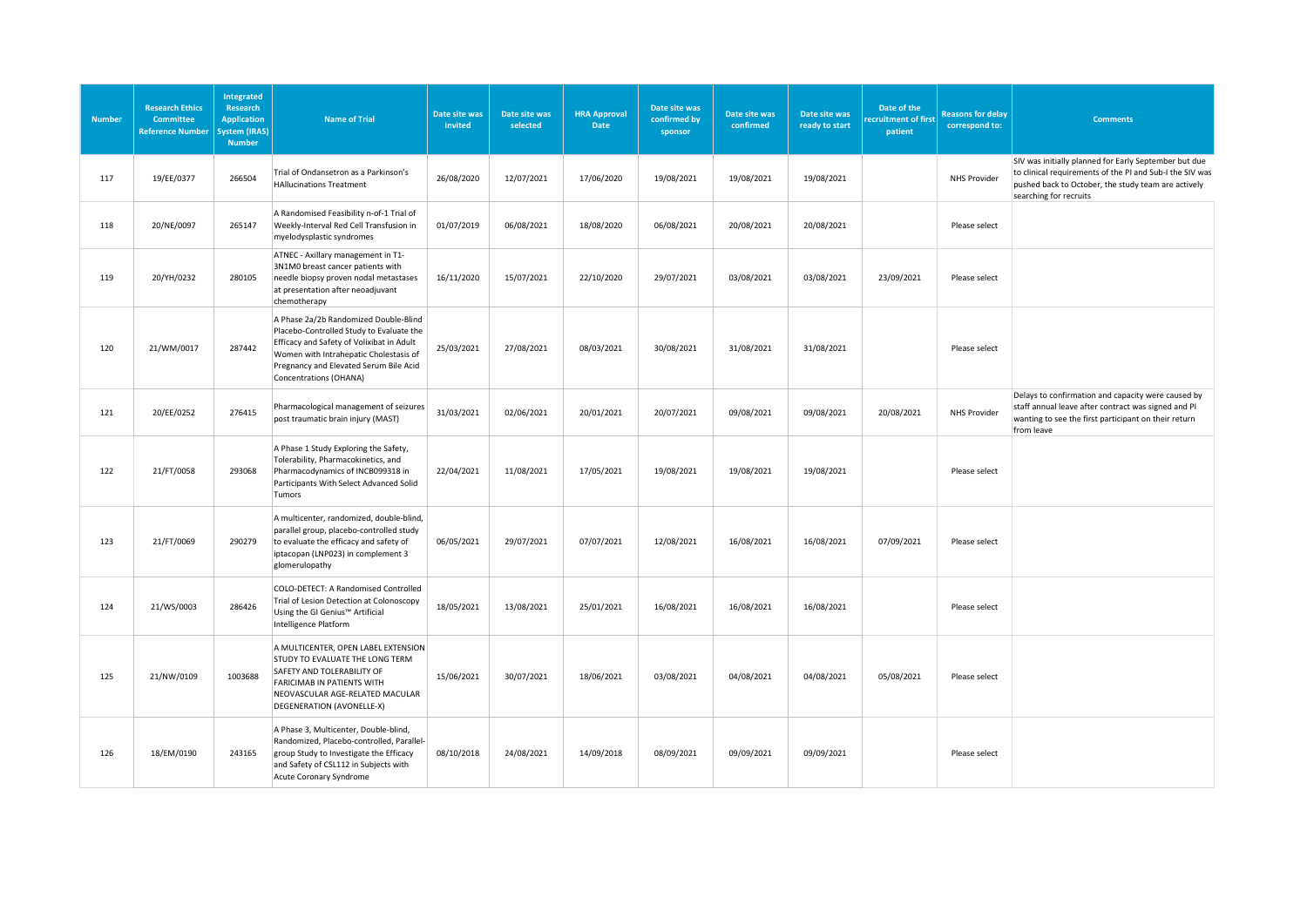| <b>Number</b> | <b>Research Ethics</b><br><b>Committee</b><br><b>Reference Number</b> | Integrated<br><b>Research</b><br><b>Application</b><br>System (IRAS)<br><b>Number</b> | <b>Name of Trial</b>                                                                                                                                                                                                                                                                                                                                                                        | Date site was<br>invited | Date site was<br>selected | <b>HRA Approval</b><br>Date | Date site was<br>confirmed by<br>sponsor | Date site was<br>confirmed | Date site was<br>ready to start | Date of the<br>ecruitment of first<br>patient | <b>Reasons for delay</b><br>correspond to: | <b>Comments</b>                                                                                                                                                                                                                                                                                                                                                                                                    |
|---------------|-----------------------------------------------------------------------|---------------------------------------------------------------------------------------|---------------------------------------------------------------------------------------------------------------------------------------------------------------------------------------------------------------------------------------------------------------------------------------------------------------------------------------------------------------------------------------------|--------------------------|---------------------------|-----------------------------|------------------------------------------|----------------------------|---------------------------------|-----------------------------------------------|--------------------------------------------|--------------------------------------------------------------------------------------------------------------------------------------------------------------------------------------------------------------------------------------------------------------------------------------------------------------------------------------------------------------------------------------------------------------------|
| 127           | 18/WM/0227                                                            | 235254                                                                                | The Carboprost or Oxytocin Postpartum<br>haemorrhage Effectiveness Study.<br>Carboprost vs Oxytocin as the First Line<br>Treatment of Primary Postpartum<br>Haemorrhage; A phase IV, double-blind,<br>double-dummy, randomised controlled<br>trial.                                                                                                                                         | 16/08/2019               | 28/05/2021                | 28/11/2018                  | 07/09/2021                               | 08/09/2021                 | 08/09/2021                      |                                               | Sponsor                                    | Delays were caused by the sponsor not providing<br>signatures after being chased by goverance team over<br>a period of many weeks                                                                                                                                                                                                                                                                                  |
| 128           | 19/SC/0456                                                            | 266074                                                                                | A Phase 1b/2 Randomised, Placebo-<br>controlled, Dose-ranging Study to<br>Evaluate Safety, Tolerability and<br>Immunogenicity of a Chimpanzee<br>Adenovirus (ChAdOx1)-vectored<br>Multigenotype High Risk Human<br>Papillomavirus (hrHPV) Vaccine and<br>Modified Vaccinia Ankara (MVA)-<br>vectored Multigenotype hrHPV Vaccine<br>in Women with Low-grade HPV-related<br>Cervical Lesions | 23/10/2019               | 18/08/2021                | 13/08/2020                  | 13/09/2021                               | 15/09/2021                 | 15/09/2021                      |                                               | Please select                              |                                                                                                                                                                                                                                                                                                                                                                                                                    |
| 129           | 19/WS/0123                                                            | 227793                                                                                | Motor Neurone Disease Systematic Multi-<br>arm Adaptive Randomised Trial (MND-<br>SMART)                                                                                                                                                                                                                                                                                                    | 10/02/2020               | 22/02/2021                | 14/10/2019                  | 07/07/2021                               | 20/09/2021                 | 20/09/2021                      |                                               | Both                                       | This study was submitted to R&D in February 2021,<br>shortly after an amendment was submitted that<br>required an additional finance review, the contract<br>was at signature stage when the Newcastle pharmacy<br>team expressed capacity concerns and said they were<br>unable to support the study at the time. Pharmacy<br>reconfirmed capacity to support the study on Friday<br>17th September 2021 by email |
| 130           | 20/SC/0041                                                            | 275334                                                                                | Study title: OPtimizaTlon of Left MAin<br>PCI with IntravascuLar Ultrasound. The<br><b>OPTIMAL Randomized Controlled Trial</b>                                                                                                                                                                                                                                                              | 27/02/2020               | 06/08/2021                | 15/06/2020                  | 02/09/2021                               | 02/09/2021                 | 02/09/2021                      |                                               | Please select                              |                                                                                                                                                                                                                                                                                                                                                                                                                    |
| 131           | 18/SC/0028                                                            | 235714                                                                                | A Phase 1 Multicenter, Open-Label Study<br>to Assess The Safety, Pharmacokinetics<br>And Preliminary Efficacy of CC-92480 in<br>Combination With Dexamethasone in<br>Subjects With Relapsed And Refractory<br>Multiple Myeloma                                                                                                                                                              | 30/09/2020               | 02/08/2021                | 08/03/2018                  | 28/09/2021                               | 28/09/2021                 | 28/09/2021                      |                                               | Both                                       | Initial finance issues sent to sponsor on 16th August<br>with the contract going back and forth between<br>sponsor and Trust until agreement on 16th<br>September, when final contract was sent to sponsor<br>for signature. Sponsor signed contract on 28th<br>September (contract sent for Trust signature same<br>day)                                                                                          |
| 132           | 19/EE/0228                                                            | 260350                                                                                | Sugar or Salt (SOS) trial: Hyperosmolar<br>therapy in traumatic brain injury                                                                                                                                                                                                                                                                                                                | 16/10/2020               | 02/08/2021                | 18/12/2019                  | 15/09/2021                               | 15/09/2021                 | 15/09/2021                      |                                               | Sponsor                                    | Sponsor delays to contract signing                                                                                                                                                                                                                                                                                                                                                                                 |
| 133           | 21/L0/0449                                                            | 1003652                                                                               | Randomised controlled trial of plasma<br>cell depletion for severe Graves' disease                                                                                                                                                                                                                                                                                                          | 29/10/2020               | 25/08/2021                | 08/07/2021                  | 08/09/2021                               | 15/09/2021                 | 15/09/2021                      |                                               | Please select                              |                                                                                                                                                                                                                                                                                                                                                                                                                    |
| 134           | 20/LO/1207                                                            | 282292                                                                                | A Double-blind Randomized, Placebo-<br>Controlled Study and Open-label Long<br>Term Extension to Evaluate the Efficacy<br>and Safety of Elafibranor 80 mg in<br>Patients with Primary Biliary Cholangitis<br>with Inadequate Response or Intolerance<br>to Ursodeoxycholic Acid                                                                                                             | 30/12/2020               | 24/08/2021                | 17/02/2021                  | 02/09/2021                               | 03/09/2021                 | 03/09/2021                      |                                               | Please select                              |                                                                                                                                                                                                                                                                                                                                                                                                                    |
| 135           | 20/EE/0294                                                            | 288140                                                                                | A Phase 3, Randomized, Double-blind,<br>Multicenter, Placebo-Controlled Study of<br>Inebilizumab Efficacy and Safety in IgG4<br><b>Related Disease</b>                                                                                                                                                                                                                                      | 11/01/2021               | 30/04/2021                | 04/02/2021                  | 20/09/2021                               | 21/09/2021                 | 21/09/2021                      |                                               | Sponsor                                    | Sponsor delays with contracting queries                                                                                                                                                                                                                                                                                                                                                                            |